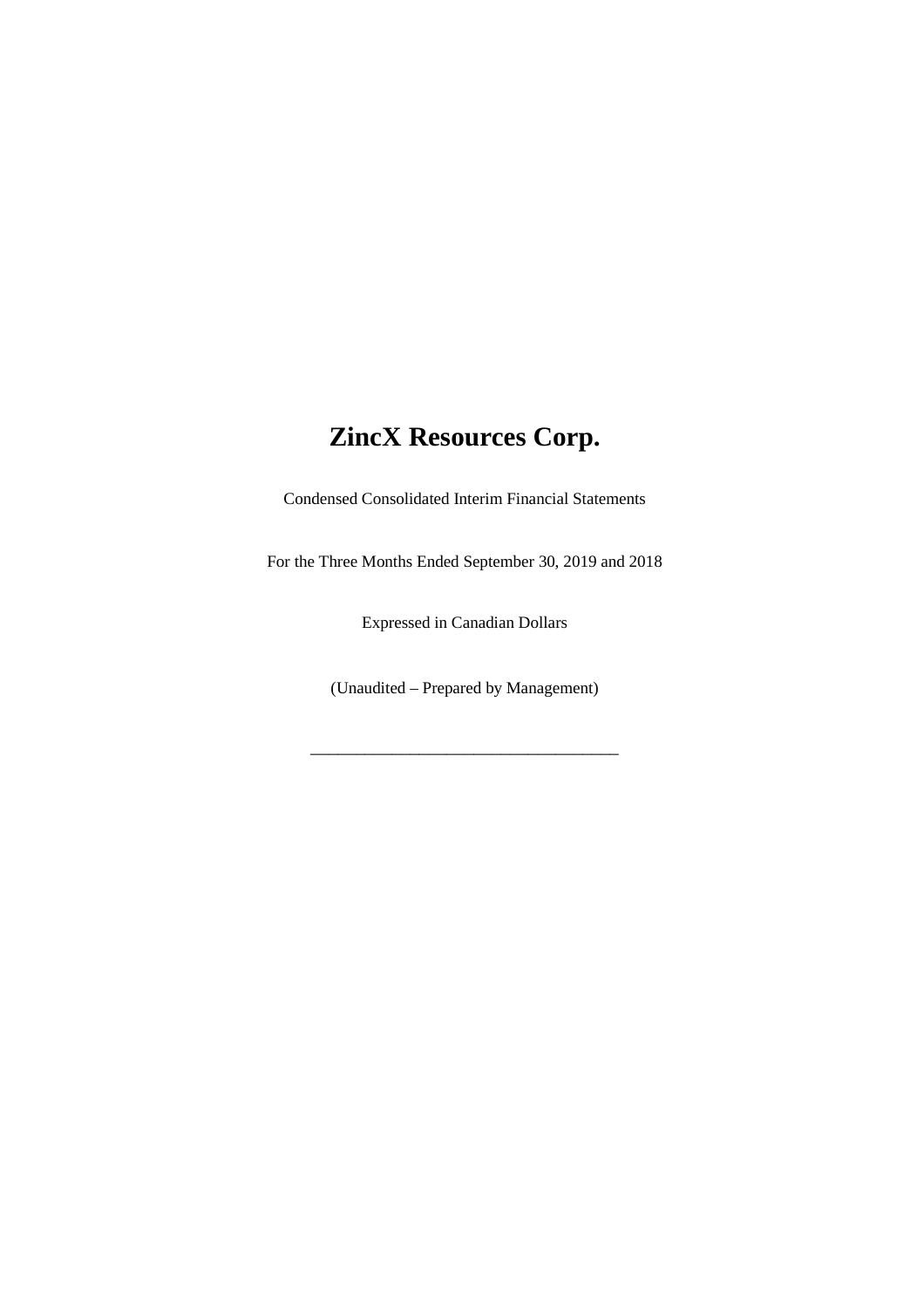| Index                                                                          | Page |
|--------------------------------------------------------------------------------|------|
|                                                                                |      |
|                                                                                |      |
|                                                                                |      |
|                                                                                |      |
|                                                                                |      |
| Notice of No Auditor Review                                                    | 3    |
|                                                                                |      |
|                                                                                |      |
| <b>Consolidated Interim Financial Statements</b>                               |      |
| Condensed Consolidated Interim Statements of Financial Position                | 4    |
| Condensed Consolidated Interim Statement of Changes in Equity                  | 5    |
| Condensed Consolidated Interim Statements of Operations and Comprehensive Loss | 6    |
| Condensed Consolidated Interim Statements of Cash Flows                        | 7    |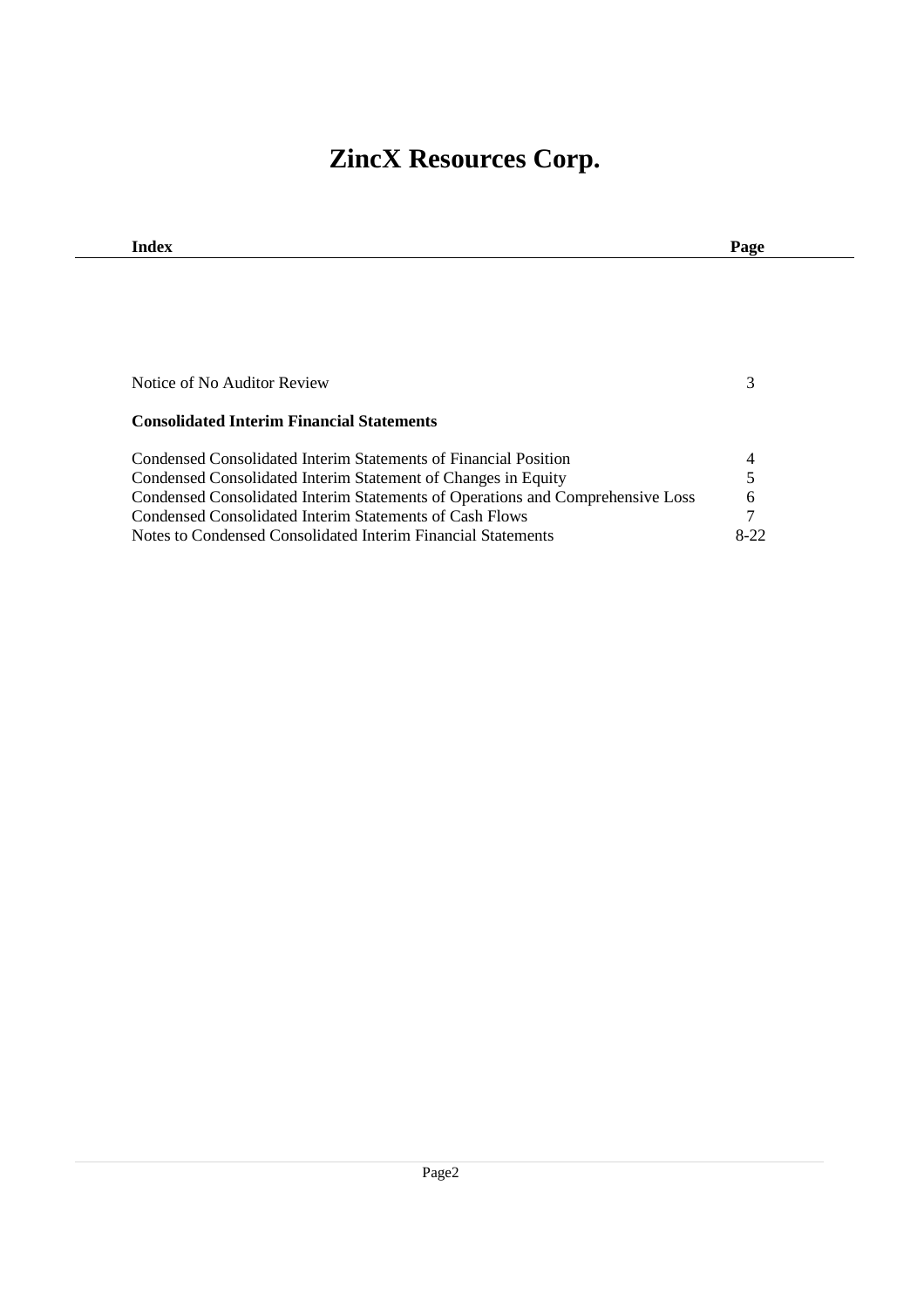# **NOTICE TO READER**

Under National Instrument 51-102, Part 4, subsection 4.3(3)(a), if an auditor has not performed a review of the condensed consolidated interim financial statements, they must be accompanied by a notice indicating that the financial statements have not been reviewed by an auditor.

The accompanying unaudited condensed consolidated interim financial statements of the Company have been prepared by management and approved by the Audit Committee and Board of Directors of the Company.

The Company's independent auditors have not performed a review of these condensed consolidated interim financial statements in accordance with the standards established by the Canadian Institute of Chartered Accountants for a review of interim financial statements by an entity's auditors.

November 26, 2019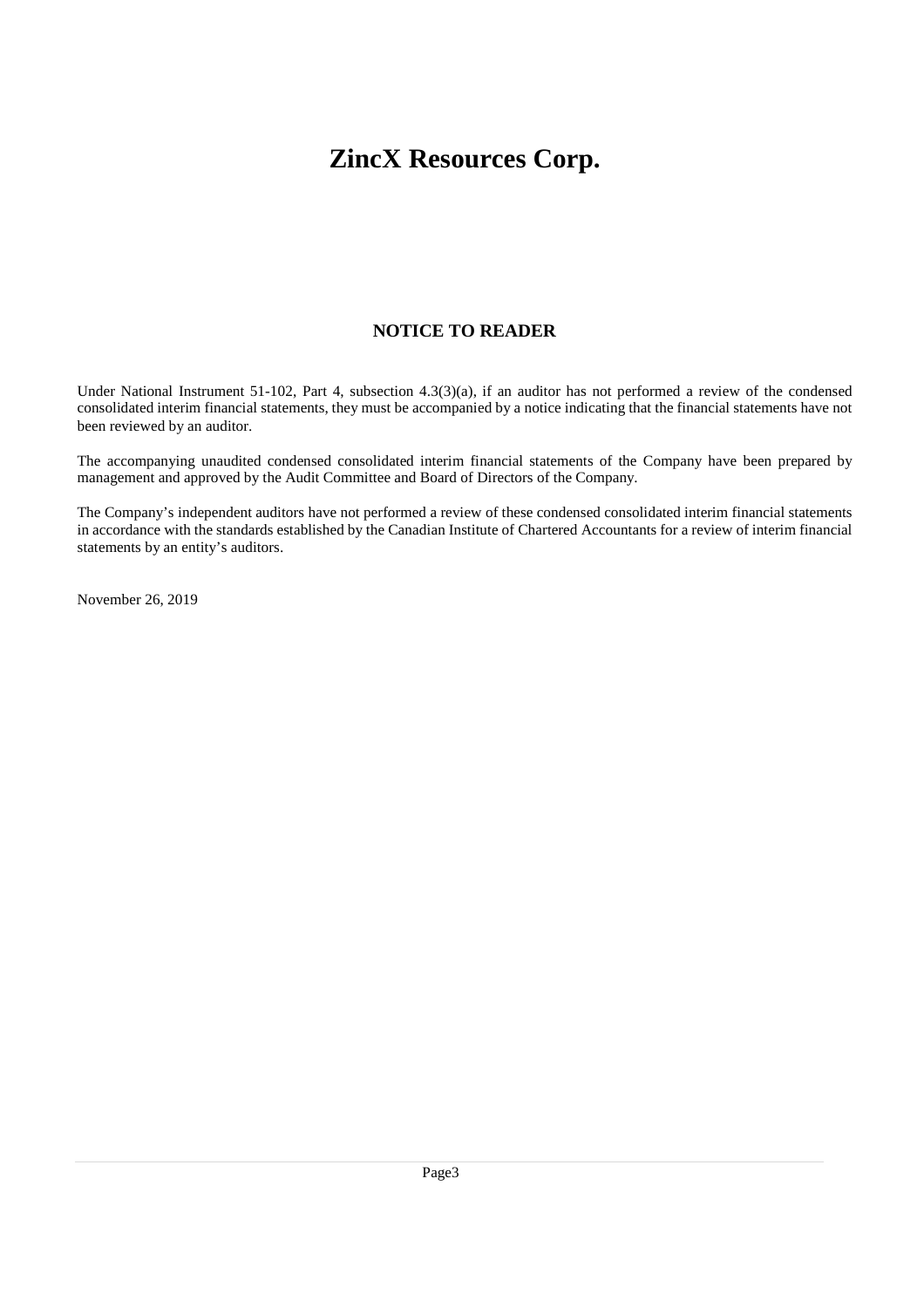Condensed Consolidated Interim Statements of Financial Position As at September 30, 2019 and June 30, 2019 (Expressed in Canadian Dollars - Unaudited)

|                                        | <b>Notes</b>   | September 30, 2019 | June 30, 2019    |
|----------------------------------------|----------------|--------------------|------------------|
|                                        |                | (unaudited)        | (audited)        |
| <b>Assets</b>                          |                |                    |                  |
|                                        |                |                    |                  |
| Current assets                         |                |                    |                  |
| Cash                                   |                | \$<br>136,658      | \$<br>802,671    |
| Receivables                            | 3              | 276,928            | 32,789           |
| Prepaid expenses                       |                | 54,298             | 60,641           |
| Marketable securities                  | 5              | 46,950             | 41,875           |
| Investments                            | 6              | 1,772,763          | 2,524,460        |
|                                        |                | 2,287,597          | 3,462,436        |
| Other assets                           | $\overline{7}$ | 332,500            | 332,500          |
| Equipment and leasehold improvements   | 11             | 208,361            | 197,343          |
| Right-of-use asset                     | 9              | 97,524             |                  |
| Exploration and evaluation assets      | 12             | 75,630,913         | 74,848,548       |
|                                        |                | \$<br>78,556,895   | \$<br>78,840,827 |
| <b>Liabilities</b>                     |                |                    |                  |
| <b>Current liabilities</b>             |                |                    |                  |
|                                        | 8              | \$<br>337,882      | \$<br>483,840    |
| Trade payables and accrued liabilities | 9              |                    |                  |
| Lease liability                        |                | 83,905             |                  |
| Flow-through premium liability         | 10             | 1,086              | 241,445          |
|                                        |                | 422,873            | 725,285          |
| Lease liability                        | 9              | 14,814             |                  |
| Deferred income tax liability          |                | 1,608,000          | 1,608,000        |
|                                        |                | 1,622,814          | 1,608,000        |
|                                        |                |                    |                  |
| <b>Equity</b>                          |                |                    |                  |
| Capital stock                          | 13             | 101,755,665        | 101,755,665      |
| Reserves                               | 13             | 14,893,488         | 14,893,488       |
| Deficit                                |                | (40, 137, 945)     | (40, 141, 611)   |
|                                        |                | 76,511,208         | 76,507,542       |
|                                        |                | \$<br>78,556,895   | \$<br>78,840,827 |

**Nature and continuance of operations** (Note 1)

The accompanying notes form an integral part of these condensed consolidated interim financial statements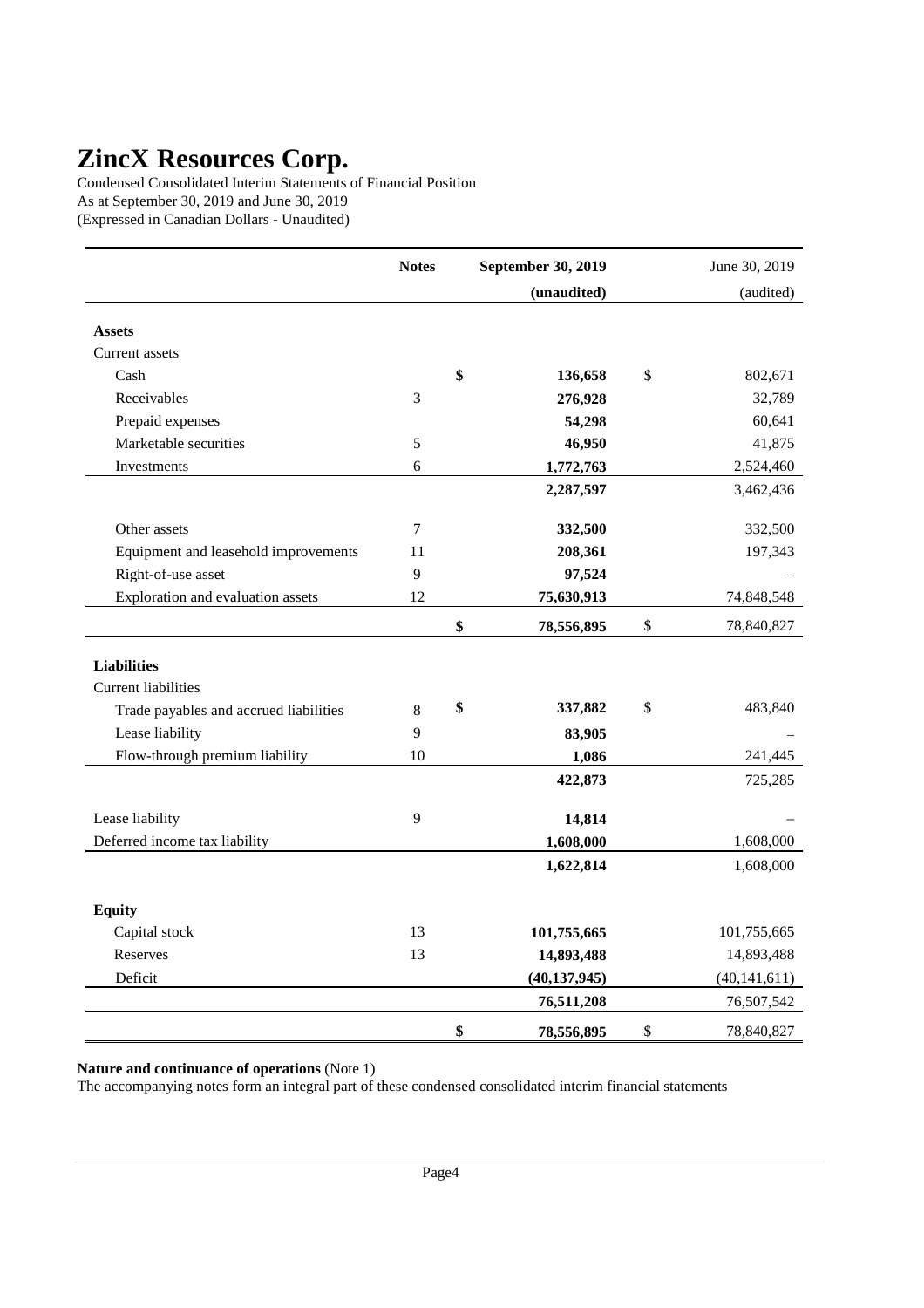Condensed Consolidated Interim Statements of Changes in Equity (Expressed in Canadian Dollars - Unaudited)

|                                               |      |                               | Capital Stock                |                          |                                |  |                          |                          |                                                      |                     |
|-----------------------------------------------|------|-------------------------------|------------------------------|--------------------------|--------------------------------|--|--------------------------|--------------------------|------------------------------------------------------|---------------------|
|                                               | Note | Number of<br>common<br>shares | Number of<br>treasury shares | Common shares<br>Amount  | Treasury shares<br>Amount      |  | Reserves<br>(Note 13)    | Deficit                  | Accumulated<br>other<br>comprehensive<br>gain (loss) | <b>Total Equity</b> |
| <b>Balance, June 30, 2018</b>                 |      | 166,169,683                   | (781,500)                    | 101,067,845<br>-S        | \$<br>(212,581)                |  | 14,472,792               | $$ (38,479,278)$ \;      | (6,731)                                              | 76,842,047          |
| Treasury shares cancelled                     | 13   | (781, 500)                    | 781,500                      | (475,540)                | 212,581                        |  | 262,959                  |                          |                                                      |                     |
| Exercise of share options                     | 13   | 142,500                       | -                            | 84,845                   |                                |  | (48, 820)                |                          |                                                      | 36,025              |
| Exercise of warrants                          | 13   | 220,000                       | $\overline{\phantom{0}}$     | 121,000                  |                                |  |                          |                          |                                                      | 121,000             |
| Share-based compensation                      |      |                               | -                            |                          | -                              |  | 210,598                  |                          |                                                      | 210,598             |
| Reclassification on the adoption<br>of IFRS 9 |      |                               |                              |                          | $\overline{\phantom{0}}$       |  |                          | (6,731)                  | 6,731                                                |                     |
| Net loss for the period                       |      |                               |                              |                          | -                              |  |                          | (716, 952)               | $\overline{\phantom{0}}$                             | (716, 952)          |
| Balance, September 30, 2018                   |      | 165,750,683                   | $\overline{\phantom{m}}$     | 100,798,150              | $\overline{\phantom{0}}$       |  | 14,897,529               | (39,202,961)             | $\overline{\phantom{0}}$                             | 76,492,718          |
| Flow-through private placements               | 13   | 3,568,692                     | $\qquad \qquad -$            | 1,391,790                | $\qquad \qquad -$              |  | $\overline{\phantom{a}}$ | $\overline{\phantom{m}}$ | $\qquad \qquad -$                                    | 1,391,790           |
| Flow-through premium liability                | 10   |                               | $\qquad \qquad$              | (360, 166)               | -                              |  |                          |                          | -                                                    | (360, 166)          |
| Share issuance costs                          | 13   | $\overline{\phantom{0}}$      | $\qquad \qquad -$            | (74, 109)                | -                              |  |                          |                          | -                                                    | (74, 109)           |
| Share-based compensation                      |      |                               | $\overline{\phantom{0}}$     | $\overline{\phantom{0}}$ | -                              |  | (4,041)                  |                          | -                                                    | (4,041)             |
| Net loss for the period                       |      |                               |                              |                          | $\qquad \qquad -$              |  |                          | (938, 650)               | $\qquad \qquad -$                                    | (938, 650)          |
| <b>Balance, June 30, 2019</b>                 |      | 169,319,375                   |                              | 101,755,665              | -                              |  | 14,893,488               | (40, 141, 611)           | -                                                    | 76,507,542          |
| Net income for the period                     |      |                               | -                            |                          | -                              |  |                          | 3,666                    |                                                      | 3,666               |
| <b>Balance, September 30, 2019</b>            |      | 169,319,375                   | $\qquad \qquad -$            | 101,755,665<br>S         | \$<br>$\overline{\phantom{0}}$ |  | 14,893,488               | $$ (40,137,945)$ \\$     |                                                      | 76,511,208          |

The accompanying notes form an integral part of these condensed consolidated interim financial statements.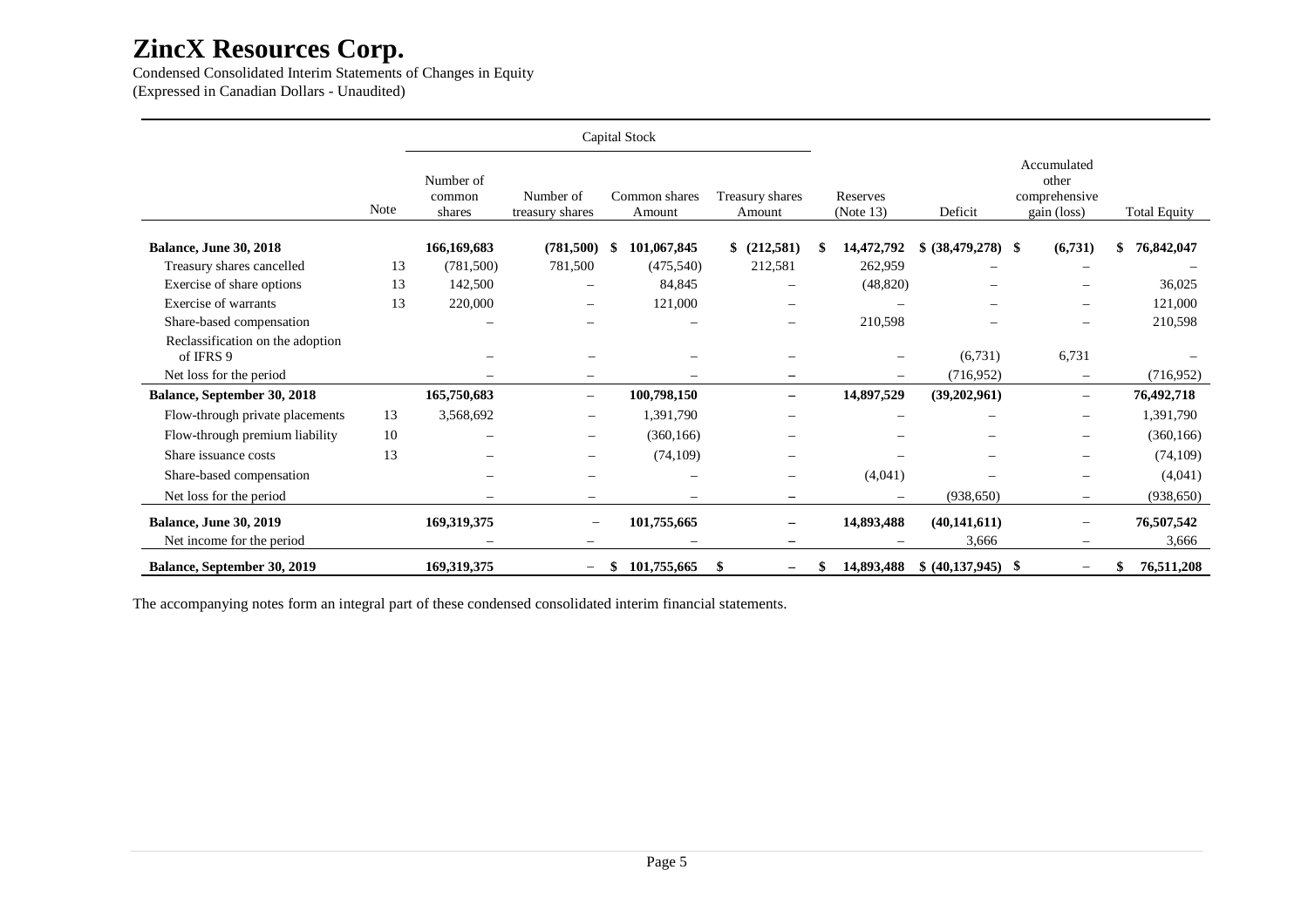Condensed Consolidated Interim Statements of Operations and Comprehensive Income (Loss) (Expressed in Canadian Dollars - Unaudited)

|                                                              | Three months ended September 30, |    |             |    |             |
|--------------------------------------------------------------|----------------------------------|----|-------------|----|-------------|
|                                                              | <b>Note</b>                      |    | 2019        |    | 2018        |
| <b>ADMINISTRATION EXPENSES</b>                               |                                  |    |             |    |             |
| Administration                                               | 15                               | \$ | 15,000      | \$ | 15,000      |
| Consulting                                                   |                                  |    | 5,766       |    | 130,643     |
| Depreciation of office equipment                             | 11                               |    | 362         |    | 487         |
| Depreciation of the right-of-use asset                       | 9                                |    | 20,898      |    |             |
| Directors fees                                               | 15                               |    |             |    | 10,000      |
| Flow-through taxes                                           | 10                               |    | 1,067       |    | 647         |
| Interest on lease liability                                  | 9                                |    | 2,797       |    |             |
| Management fees                                              | 15                               |    | 88,500      |    | 88,500      |
| Marketing and public relation                                |                                  |    | 499         |    | 134,660     |
| Office and miscellaneous                                     | 15                               |    | 16,161      |    | 25,447      |
| Regulatory and transfer agent fees                           |                                  |    | 2,962       |    | 8,069       |
| Rent                                                         |                                  |    | 2,345       |    | 24,282      |
| Share-based compensation                                     | 12                               |    |             |    | 210,598     |
| Travel and promotion                                         |                                  |    | 10,064      |    | 65,771      |
| Wages and benefits                                           |                                  |    | 102,107     |    | 121,372     |
|                                                              |                                  |    | (268, 528)  |    | (835, 476)  |
| Interest income                                              |                                  |    | 18,416      |    | 23,602      |
| Impairment allowance                                         | 4                                |    |             |    | (120,986)   |
| Adjustment for change in fair value of marketable securities | 5                                |    | 5,075       |    | (6,200)     |
| Other income                                                 | 3                                |    | 8,344       |    | 2,892       |
|                                                              |                                  |    | 31,835      |    | (100, 692)  |
| Loss before income taxes                                     |                                  |    | (236, 693)  |    | (936, 168)  |
| Deferred income tax recovery                                 | 10                               |    | 240,359     |    | 219,216     |
| Net and comprehensive income (loss) for the period           |                                  | \$ | 3,666       | \$ | (716,952)   |
| Basic and diluted income (loss) per common share             |                                  | \$ | 0.00        | \$ | (0.00)      |
| Weighted average number of common shares outstanding         |                                  |    | 169,319,375 |    | 165,853,150 |

The accompanying notes form an integral part of these condensed consolidated interim financial statements.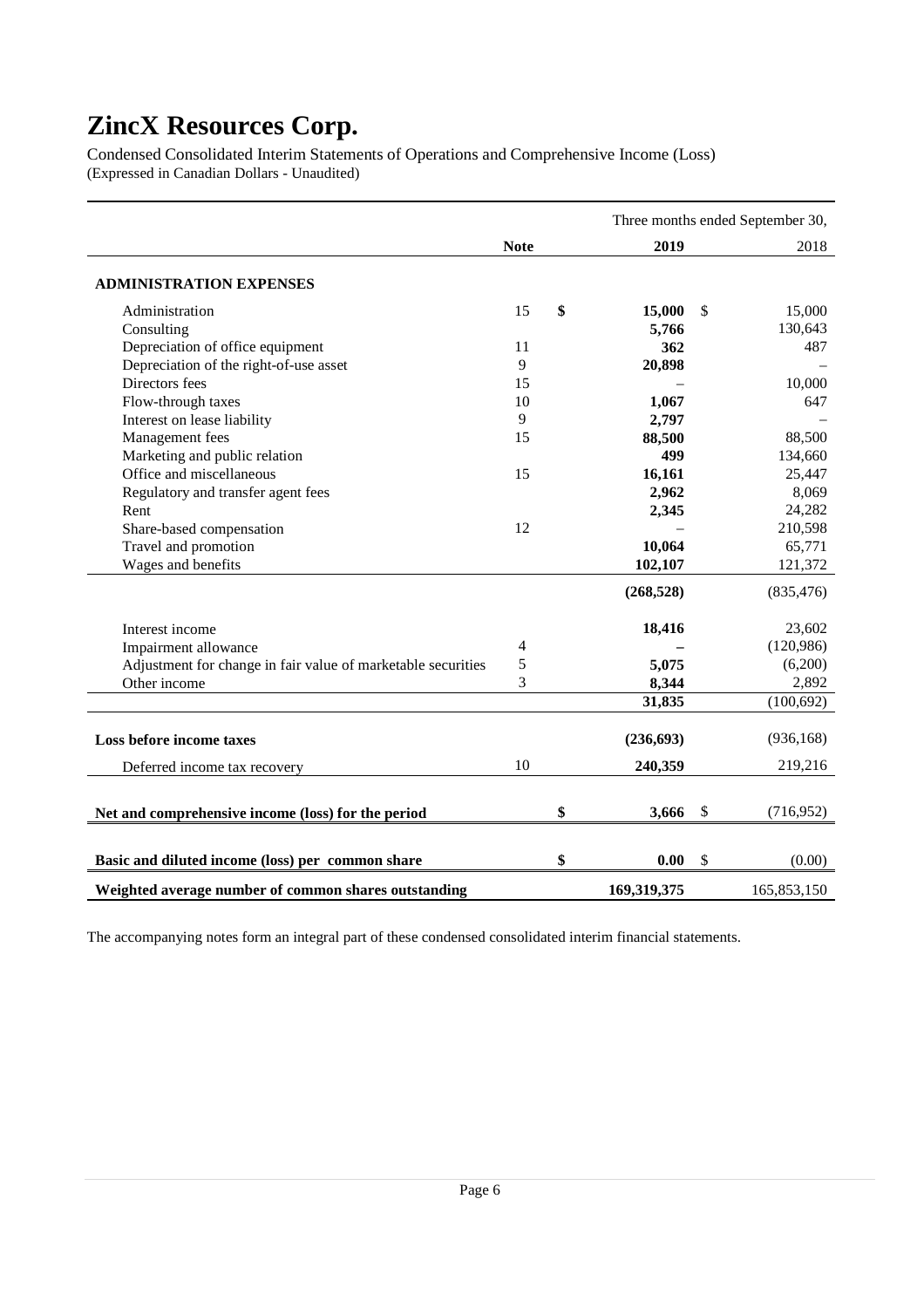Condensed Consolidated Interim Statements of Cash Flows (Expressed in Canadian Dollars - Unaudited)

|                                                     | Three months ended September 30, |    |            |  |
|-----------------------------------------------------|----------------------------------|----|------------|--|
|                                                     | 2019                             |    | 2018       |  |
| <b>CASH FLOWS FROM OPERATING ACTIVITIES</b>         |                                  |    |            |  |
| Net and comprehensive income (loss) for the period  | \$<br>3,666                      | \$ | (716,952)  |  |
| Items not affecting cash:                           |                                  |    |            |  |
| Depreciation of office equipment                    | 362                              |    | 487        |  |
| Depreciation of the right-of-use asset              | 20,898                           |    |            |  |
| Interest on lease liability                         | 2,797                            |    |            |  |
| Flow-through taxes accrued                          | (11, 519)                        |    |            |  |
| Interest accrued on investments and loan receivable | (12, 118)                        |    | (19, 323)  |  |
| Impairment allowance                                |                                  |    | 120,986    |  |
| Adjustment for change in fair value of marketable   | (5,075)                          |    | 6,200      |  |
| securities                                          |                                  |    |            |  |
| Share-based compensation                            |                                  |    | 210,598    |  |
| Deferred income tax recovery                        | (240, 359)                       |    | (219, 216) |  |
| Changes in non-cash working capital items:          |                                  |    |            |  |
| Receivables                                         | (67, 729)                        |    | (49, 398)  |  |
| Prepaid expenses                                    | 6,343                            |    | (110,072)  |  |
| Trade payables and accrued liabilities              | 2,521                            |    | (27, 865)  |  |
|                                                     |                                  |    |            |  |
| Cash used in operating activities                   | (300, 213)                       |    | (804, 555) |  |
| <b>CASH FLOWS FROM INVESTING ACTIVITIES</b>         |                                  |    |            |  |
| GIC investment, net                                 | 763,815                          |    | 1,509,260  |  |
| Equipment and leasehold improvements                | (25, 215)                        |    |            |  |
| Exploration and evaluation asset costs              | (1,081,900)                      |    | (944, 578) |  |
|                                                     |                                  |    |            |  |
| Cash provided by (used in) investing activities     | (343,300)                        |    | 564,682    |  |
|                                                     |                                  |    |            |  |
| <b>CASH FLOWS FROM FINANCING ACTIVITIES</b>         |                                  |    |            |  |
| Exercise of share options and warrants              |                                  |    | 157,025    |  |
| Lease payments                                      | (22,500)                         |    |            |  |
| Cash generated from (used in) financing activities  | (22,500)                         |    | 157,025    |  |
| Change in cash during the period                    | (666, 013)                       |    | (82, 848)  |  |
|                                                     |                                  |    |            |  |
| Cash, beginning of period                           | 802,671                          |    | 1,148,880  |  |
| Cash, end of period                                 | \$<br>136,658                    | \$ | 1,066,032  |  |

Supplemental disclosure with respect to cash flows (Note 14)

The accompanying notes form an integral part of these condensed consolidated interim financial statements.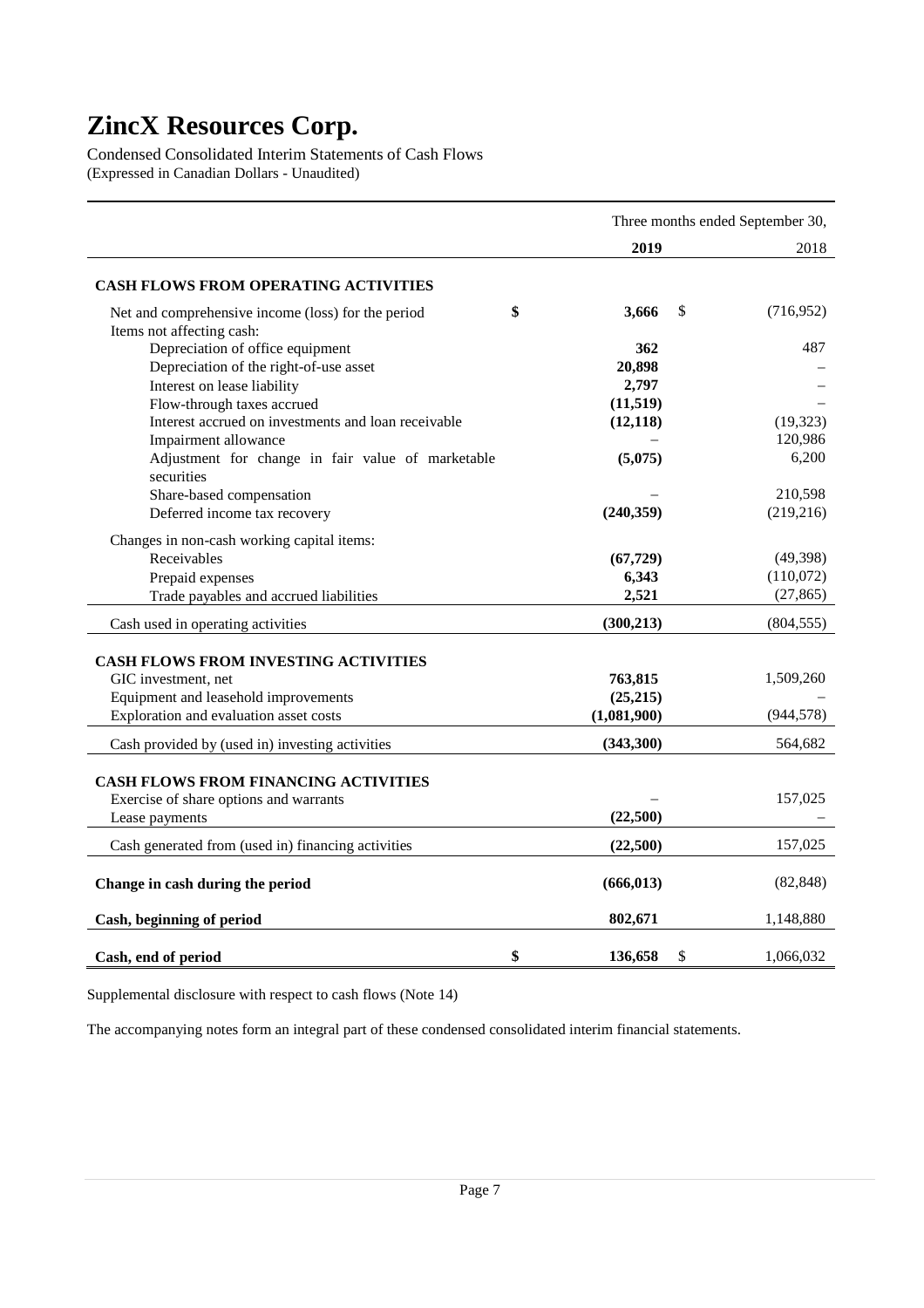Notes to Condensed Consolidated Financial Statements For the three months ended September 30, 2019 and 2018 (Expressed in Canadian Dollars - Unaudited)

# **1. NATURE AND CONTINUANCE OF OPERATIONS**

ZincX Resources Corp. (the "Company") is incorporated under the laws of the Province of British Columbia. The Company operates in one business segment, that being the exploration and evaluation of resource properties in Canada, and has not yet determined whether these properties contain ore reserves that are economically recoverable. The recoverability of the amounts shown for exploration and evaluation assets is dependent upon the existence of economically recoverable reserves, the ability of the Company to obtain necessary financing to complete their development, and upon future profitable production.

Effective May 7, 2018, the Company changed its name from Canada Zinc Metals Corp. to ZincX Resources Corp. and commenced trading its shares on the TSX Venture Exchange ("TSX-V") under the new name and symbol ZNX.

The Company's head office and principal address is Suite 2050-1055 West Georgia Street, PO Box 11121, Royal Centre, Vancouver, BC V6E 3P3. The registered and records office is Suite 400, 725 Granville Street, Vancouver, BC, V7Y 1G5.

These consolidated financial statements have been prepared on a going concern basis, which presumes that the Company will be able to realize its assets and discharge its liabilities in the normal course of business for the foreseeable future. The Company has incurred losses since its inception and the ability of the Company to continue as a going-concern depends upon its ability to raise adequate financing and to commence profitable operations in the future.

While the Company has been successful in obtaining its required financing in the past, mainly through the issuance of equity capital, there is no assurance that such financing will be available or be available on favorable terms. An inability to raise additional financing may impact the future assessment of the Company as a going concern. The consolidated financial statements do not include adjustments to amounts and classifications of assets and liabilities that might be necessary should the Company be unable to continue operations.

At September 30, 2019, the Company has a positive working capital position of \$1,864,724 (June 30, 2019 - \$2,737,151). Management believes the Company has sufficient working capital to maintain its operations for the next fiscal year.

#### **2. SIGNIFICANT ACCOUNTING POLICIES AND BASIS OF PREPARATION**

These financial statements were authorized for issue on November 26, 2019 by the directors of the Company.

#### *Statement of compliance*

These condensed consolidated interim financial statements have been prepared in accordance with International Accounting Standard 34, Interim Financial Reporting ("IAS 34") using accounting policies consistent with International Financial Reporting Standards ("IFRS") as issued by the International Accounting Standards Board ("IASB").

#### *Basis of preparation*

These condensed consolidated interim financial statements of the Company have been prepared on an accrual basis except for certain cash flow information and are based on historical costs, except for certain financial instruments classified as financial instruments at fair value through profit and loss or available-for-sale which are stated at their fair value. The consolidated interim financial statements are presented in Canadian dollars unless otherwise noted, which is also the functional currency of the Company and its subsidiary.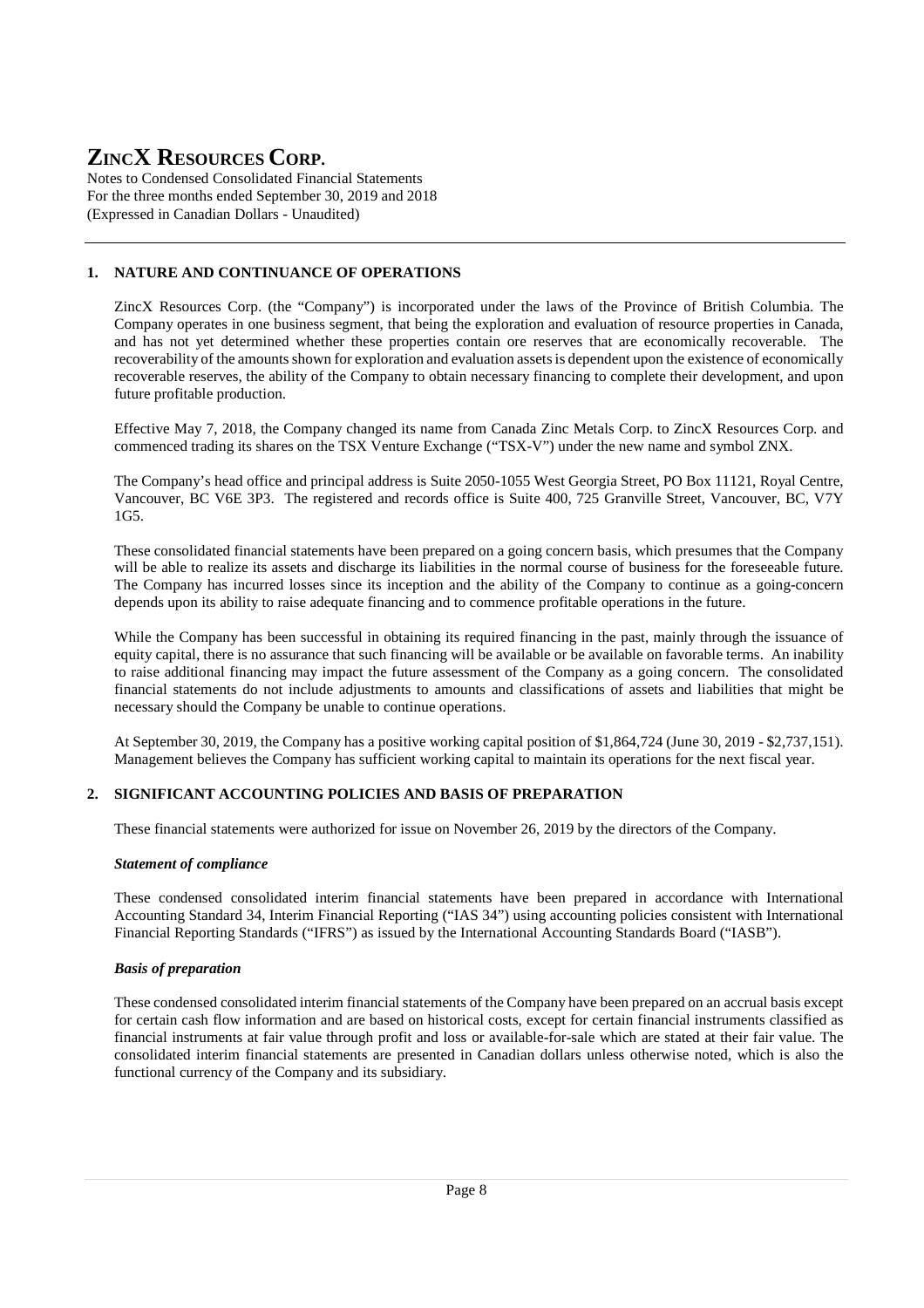Notes to Condensed Consolidated Financial Statements For the three months ended September 30, 2019 and 2018 (Expressed in Canadian Dollars - Unaudited)

### **2. SIGNIFICANT ACCOUNTING POLICIES AND BASIS OF PREPARATION** (cont'd)

#### *Principles of consolidation*

These condensed consolidated interim financial statements include amounts of the Company and its wholly owned subsidiary Ecstall Mining Corp. ("Ecstall"), a company incorporated under the laws of the Province of British Columbia and engaged in the exploration and evaluation of resource properties.

Subsidiaries are corporations in which the Company is able to control the financial operating, investing and financing activities and policies, which is the authority usually connected with holding majority voting rights. The consolidated financial statements include the accounts of the Company and its controlled entity from the date on which control was acquired. Ecstall uses the same reporting period and the same accounting policies as the Company.

All inter-entity balances and transactions, including unrealized profits and losses arising from inter-company transactions, have been eliminated in full on consolidation.

These condensed consolidated interim financial statements have been prepared using accounting policies consistent with those used in the Company's annual financial statements for the year ended June 30, 2019 except for new standards, interpretations and amendments mandatory effective for the first time from July 1, 2019 as noted below.

It is, therefore, recommended that these condensed interim financial statements be read in conjunction with the Company's audited consolidated financial statements for the year ended June 30, 2019.

#### *New accounting policy: IFRS 16 – Leases ("IFRS 16")*

As at July 1, 2019, the Company adopted all of the requirements of IFRS 16 using the modified retrospective approach. The modified retrospective approach does not require restatement of prior period financial information, which continues to be reported under *IAS 17, Leases.*

Under IFRS 16, the Company is required to assess whether a contract is, or contains, a lease at the inception of the contract. A contract is, or contains, a lease if the contract conveys the right to control the use of an identified asset for a period of time in exchange for consideration. The Company evaluates whether the contract involves the use of an identified asset, whether the Company has the right to obtain substantially all of the economic benefits from use of the asset during the term of the arrangement, and if the Company has the right to direct the use of the asset.

As a lessee, the Company recognizes a right-of-use asset, and a lease liability at the commencement date of a lease. The right-of-use asset is initially measured at cost, which is comprised of the initial amount of the lease liability adjusted for any lease payments made at or before the commencement date, less any lease incentives received. The right-of-use asset is subsequently depreciated from the commencement date to the earlier of the end of the lease term, or the end of the useful life of the asset. In addition, the right-of-use asset may be reduced due to impairment losses, if any, and adjusted for certain re-measurements of the lease liability.

A lease liability is initially measured at the present value of the lease payments that are unpaid at the commencement date, discounted by the interest rate implicit in the lease, or if that rate cannot be readily determined, the incremental borrowing rate of the Company. Lease payments included in the measurement of the lease liability include fixed payments less any lease incentives receivable, variable lease payments that depend on an index or a rate, amounts expected to be payable under a residual value guarantee, and the exercise price of purchase options if the Company is reasonably certain to exercise that option.

The lease liability is subsequently measured at amortized cost using the effective interest method. It is remeasured when there is a modification, change in the lease term, change in the fixed lease payments or a change in the assessment to purchase the underlying asset.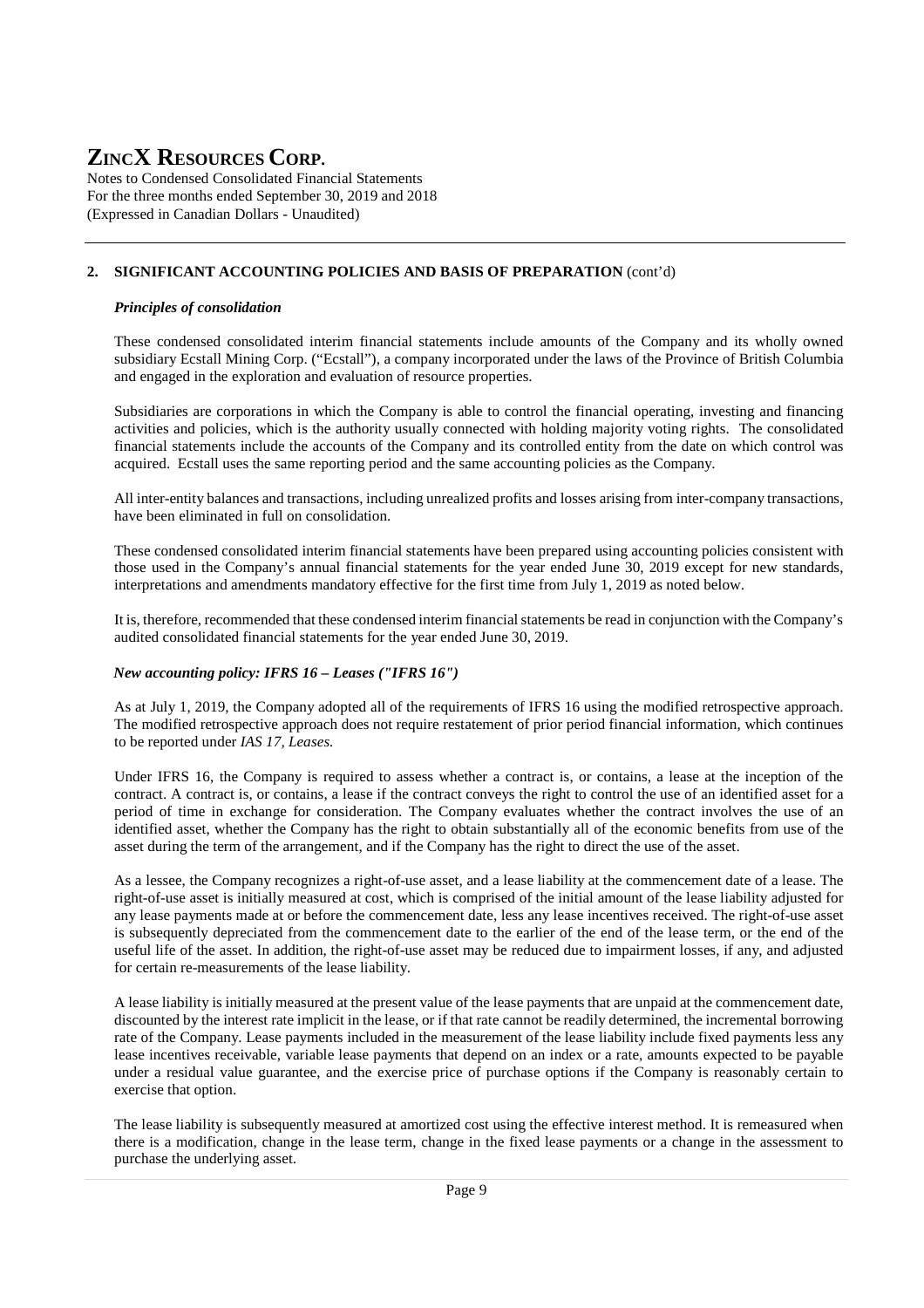Notes to Condensed Consolidated Financial Statements For the three months ended September 30, 2019 and 2018 (Expressed in Canadian Dollars - Unaudited)

## **2. SIGNIFICANT ACCOUNTING POLICIES AND BASIS OF PREPARATION** (cont'd)

#### *Effect of Adopting IFRS 16*

The Company applied the modified retrospective approach on the adoption of IFRS 16, whereby comparative figures have not been restated.

The Company has a corporate office sublease arrangement (Note 9). On July 1, 2019, the Company adopted IFRS 16 and recognized a lease liability of \$118,422 in relation to its office sublease, which had previously been classified as an operating lease under the principles of IAS 17. Under the principles of the new standard, this sublease is measured as the lease liability at the present value of the remaining lease payments, discounted using the Company's incremental borrowing rate estimated at 10%.

The associated right-of-use asset has been measured at the amount equal to the lease liability on July 1, 2019. The rightof-use asset is subsequently depreciated from the commencement date to the earlier of the end of the lease term on a straight line basis. Furthermore, the right-of-use asset may be reduced due to impairment losses.

The Company has elected not to recognize right-of-use assets and lease liabilities for short-term leases that have a lease term of 12 months or less and leases of low-value assets. The lease payments associated with these leases are charged directly to the statement of operations and comprehensive loss over the lease term and classified as rent expenses.

Other accounting standards or amendments to existing accounting standards that have been issued but have future effective dates are either not applicable or are not expected to have a significant impact on the Company's financial statements.

#### **3. RECEIVABLES**

|                                                                                | September 30, $2019$ |    | June 30, 2019 |
|--------------------------------------------------------------------------------|----------------------|----|---------------|
| Government Sales Tax credits<br>Accrued interest on reclamation bonds (Note 7) | 67.913<br>1,685      | S  | 32,155<br>634 |
| METC recoverable including interest (Note 12)<br>Other receivables             | 179,728<br>27,602    |    |               |
|                                                                                | 276.928              | \$ | 32.789        |

The Company anticipates full recovery of its receivables and, therefore, no impairment has been recorded against these amounts.

The Company applies for the 20% British Columbia Mineral Exploration Tax Credit and the enhanced tax credit of an additional 10% for Mountain Pine Beetle affected areas ("METC") on qualified mining exploration costs incurred that are treated as a reduction of exploration costs of the respective property (Note 12). The Company records METC recoverable when it receives a CRA assessment for its application for a refund. During the three months ended September 30, 2019, the Company's BC METC claim for fiscal 2018 of \$176,411 was approved by the tax authorities. The Company received a refund of \$179,728 in October 2019, which included accumulated interest of \$3,317.

Other receivables consist of the recoverable costs for the use of the Company's Akie camp facilities and helicopter services by another exploration company during the 2019 summer drilling program. The amounts included administration fees of \$8,344 (2018 - \$2,892) and were collected in October 2019.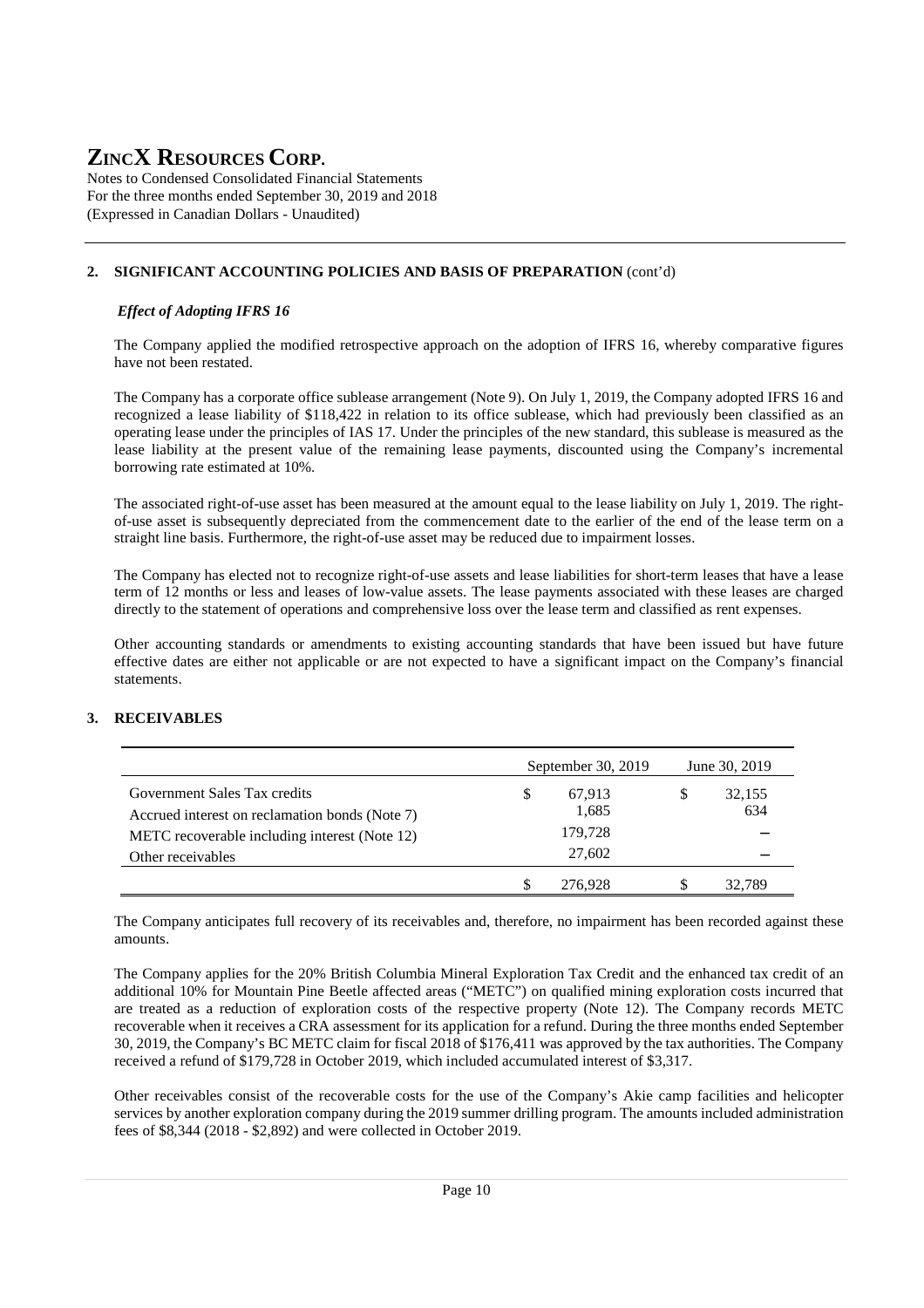Notes to Condensed Consolidated Financial Statements For the three months ended September 30, 2019 and 2018 (Expressed in Canadian Dollars - Unaudited)

# **4. LOAN RECEIVABLE**

On August 25, 2017, the Company advanced \$100,000 to an operating entity (the "Debtor") of a publicly traded company with a director now in common, under a promissory note bearing interest at a rate of 10% per annum. The loan is classified as a short-term loan receivable subsequently measured at amortized cost. The loan matured on February 25, 2017 and was extended for an additional twelve months bearing the same interest rate of 10% per annum. After February 25, 2018, management agreed to extend the repayment of the loan and the accumulated interest until the Debtor finalizes a significant financing that is currently awaiting completion. During the year ended June 30, 2019, management made the assessment of the credit risk on the loan and recognized a loss allowance of \$128,466 (2018 - \$Nil) against the amount of the loan principal and accumulated interest, of which \$120,986 was recorded during the first quarter ended September 30, 2018. There were no additional interest accrued on the loan during the three months ended September 30, 2019 due to high probability of the debtor's default.

# **5. MARKETABLE SECURITIES**

Marketable securities consist of common shares of public companies that are measured at fair value, which is determined using quoted closing prices of the shares on the exchange where they are listed, at the end of each reporting period. Effective July 1, 2018, pursuant to adoption of IFRS 9, a change in fair value of the marketable securities is included in profit and loss for the year.

The Company's marketable securities transactions are as follows:

|                                    | September 30, 2019 | June 30, 2019 |
|------------------------------------|--------------------|---------------|
| Common shares of public companies: |                    |               |
| Fair value, beginning of period    | 41,875             | 57,150        |
| Unrealized gains (losses)          | 5.075              | (15,275)      |
| Fair value, end of period          | 46.950             | 41.875        |

# **6. INVESTMENTS**

Investments consist of highly liquid Canadian dollar denominated non-redeemable guaranteed investment certificates ("GIC") yielding an average fixed interest rate of 2.27% per annum with maturity dates within one year. The investments are classified as "fair value through profit or loss" financial assets. The counter-party is a financial institution.

At September 30, 2019, the Company held GIC investments with total principal amount of \$1,750,000 (June 30, 2019 - \$2,500,000) and accrued interest of \$22,763 (June 30, 2019 - \$24,460).

During the three months ended September 30, 2019, the Company redeemed \$753,768 (2018 - \$1,500,000) of its GIC investments and received an aggregate interest of \$10,047 (2018 - \$9,260) from the redemption of the GIC investments.

# **7. OTHER ASSETS**

Other assets comprise of reclamation bonds totalling \$332,500 (June 30, 2019 – \$332,500) posted as security deposits with the Government of British Columbia in relation to the Akie and Kechika Regional properties. The reclamation bonds are deposited in GICs through a financial institution and earn an average annual variable interest rate of approximately 1.25% and reinvested on an annual basis immediately at maturity. Interest accrued on the GICs is included in receivables (Note 3).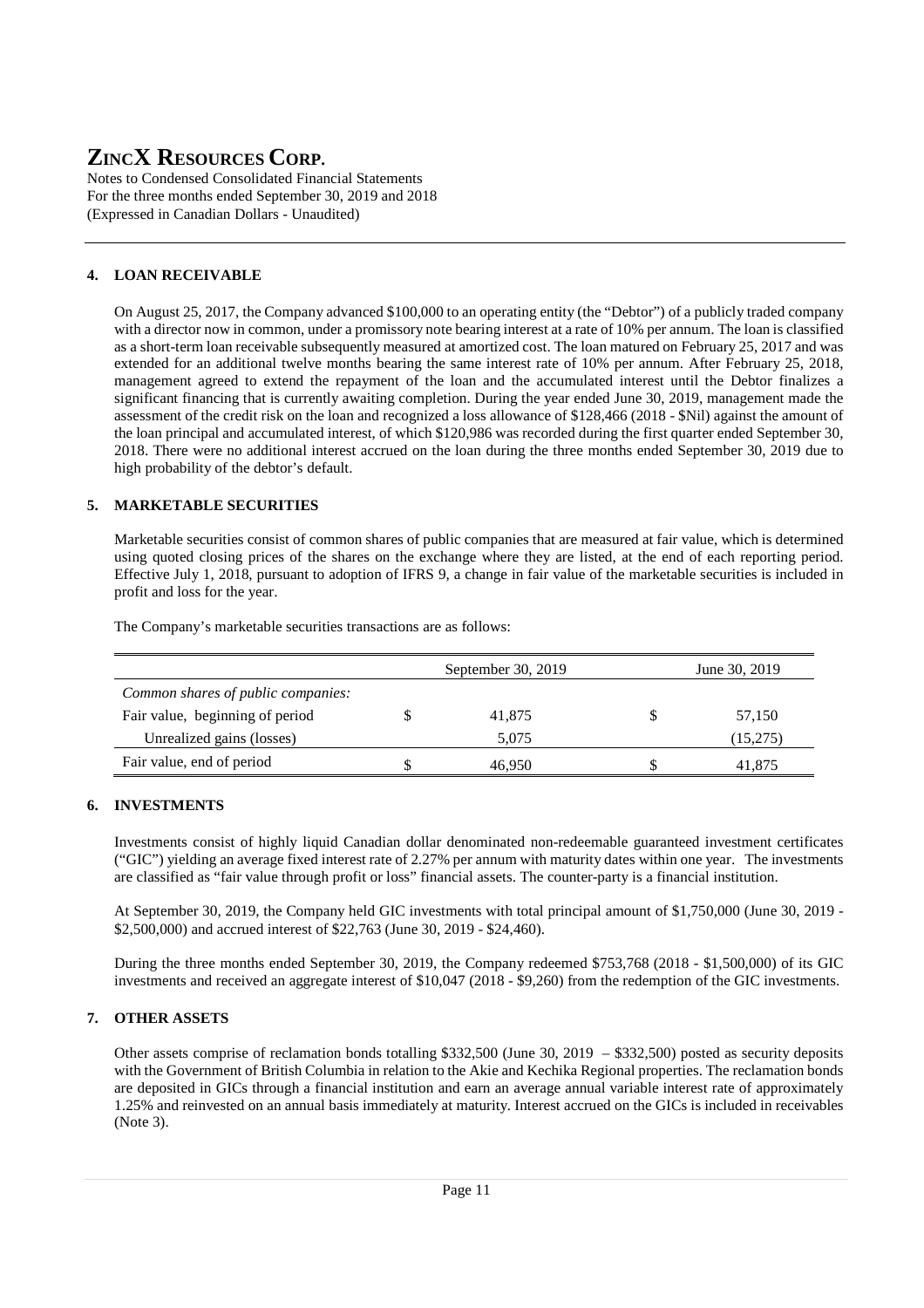Notes to Condensed Consolidated Financial Statements For the three months ended September 30, 2019 and 2018 (Expressed in Canadian Dollars - Unaudited)

# **8. TRADE PAYABLES AND ACCRUED LIABILITIES**

|                                                     | September 30, 2019      |   | June 30, 2019     |
|-----------------------------------------------------|-------------------------|---|-------------------|
| <b>Exploration payables</b><br>Other trade payables | \$<br>243,425<br>54,894 | S | 380,385<br>32,797 |
| Accrued liabilities                                 | 39,563                  |   | 70,658            |
|                                                     | \$<br>337,882           | S | 483,840           |

#### **9. RIGHT-OF-USE ASSET AND LEASE LIABILITY**

On December 1, 2010, the Company entered into a sublease agreement with a company for its corporate office located in Vancouver, B.C. for a period of 10 years, expiring November 30, 2020, in exchange for \$5,000 per month plus applicable taxes. The sublease agreement was amended effective April 1, 2015 to increase the monthly rent rate to \$7,500 per month plus tax.

Effective July 1, 2019, the Company adopted IFRS 16 and recognized a lease liability of \$118,422 and a corresponding right-of use asset in relation to its office lease (Note 2). The lease liability was measured at the present value of the remaining lease payments, discounted using the lessee's incremental borrowing rate of 10% as of July 1, 2019.

The following table presents the right-of-use asset for the Company:

| Right-of-use asset, July 1, 2019                                       | \$<br>118,422 |
|------------------------------------------------------------------------|---------------|
| Depreciation (straight line over the remaining lease term)             | (20, 898)     |
| Right-of-use asset, September 30, 2019                                 | 97,524        |
| The reconciliation of lease liability is presented in the table below: |               |
| Lease commitments as at June 30, 2019:                                 |               |
| Current                                                                |               |
|                                                                        | \$<br>90,000  |

| Non-current                                             | 37,500       |
|---------------------------------------------------------|--------------|
| Total lease commitments, June 30, 2019                  | 127,500      |
| Effect of discounting (10% rate) on adoption of IFRS 16 | (9,078)      |
| Lease liability, July 1, 2019                           | 118,422      |
| Accretion of lease liability on payments                | (19,703)     |
| Lease liability, September 30, 2019                     | \$<br>98,719 |
| Current                                                 | \$<br>83,905 |
| Non-current                                             | 14,814       |

During the three months ended September 30, 2019, the Company also recognized interest expense of \$2,797 (2018 - \$Nil) on lease liability according to IFRS 16 requirements. Cash payments related to the office lease were \$22,500 (2018 - \$22,500). Costs related to the short-term offsite storage leases of \$2,345 (2018 - \$1,782) were expensed.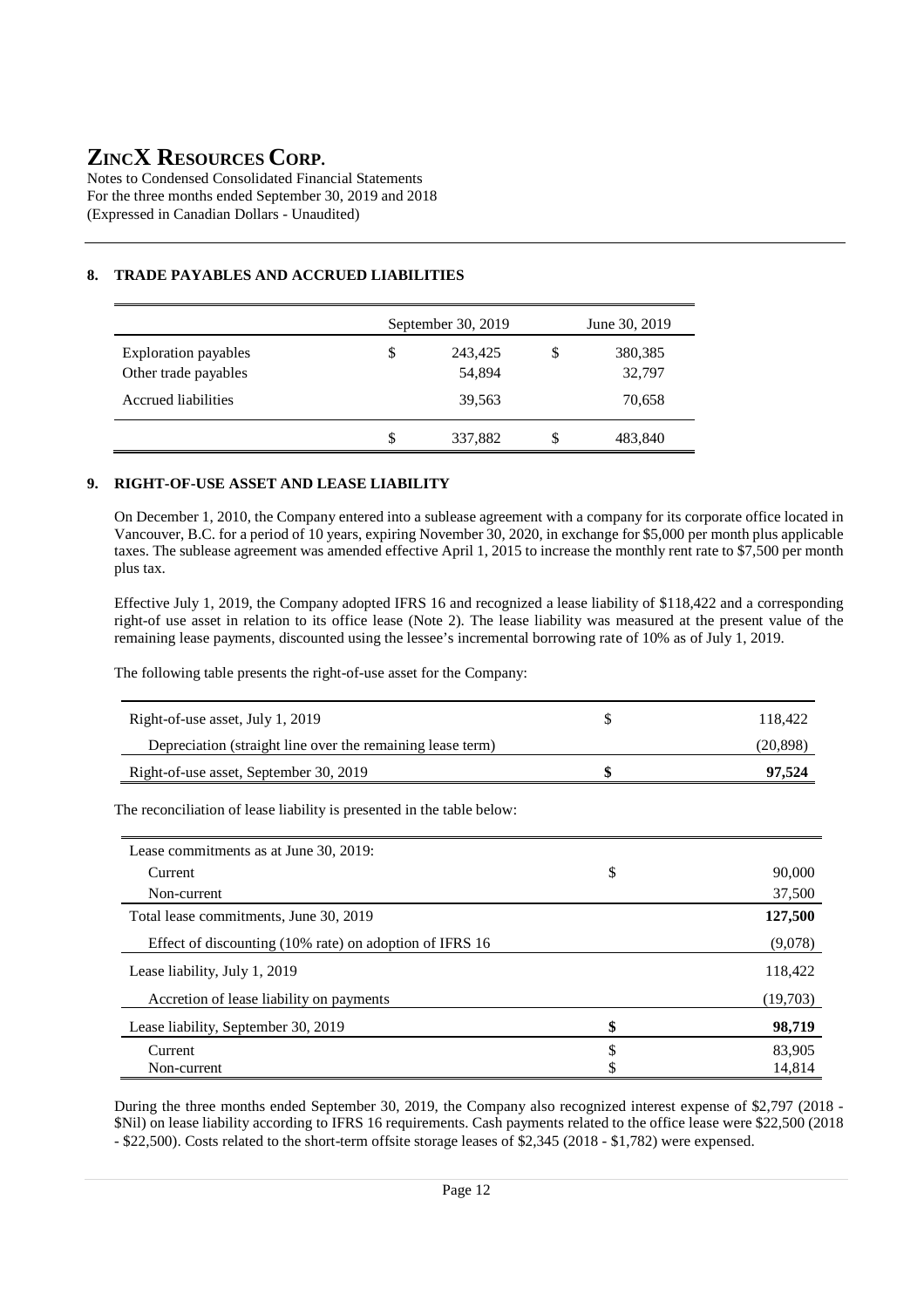Notes to Condensed Consolidated Financial Statements For the three months ended September 30, 2019 and 2018 (Expressed in Canadian Dollars - Unaudited)

|                              |   | September 30, 2019 |   | June 30, 2019 |
|------------------------------|---|--------------------|---|---------------|
| Balance, beginning of period | S | 241,445            | S | 232,453       |
| Recorded                     |   |                    |   | 360,166       |
| Amortized                    |   | (240, 359)         |   | (351, 174)    |
| Balance, end of period       | S | 1,086              | S | 241,445       |

# **10. FLOW-THROUGH PREMIUM LIABILITY**

In November and December 2018, the Company completed two consecutive flow-through private placements issuing an aggregate of 3,568,692 flow-through shares (Note 13(b)(i)) at a price of \$0.39 per share for gross proceeds of \$1,391,790. The Company recorded a flow-through liability of \$360,166 in connection with the flow-through private placements, which was calculated based on an estimated premium of approximately \$0.10 per flow-through share issued.

The flow-through premium liability does not represent a cash liability to the Company, and is to be fully amortized to the statement of operations and comprehensive loss pro-rata with the amount of qualifying flow-through expenditures incurred. The flow-through agreements require the Company to renounce certain deductions for Canadian exploration expenditures incurred on the Company's resource properties.

As at September 30, 2019, the Company incurred the qualifying exploration expenditures of \$1,387,594 (June 30, 2019 - \$458,773) with respect to its 2018 flow-through commitments and amortized \$359,080 (June 30, 2019 - \$118,721) of the flow-through liability, respectively.

The Company has fully renounced exploration expenditures of \$1,391,790 to the flow-through subscribers for calendar 2018 using the "look-back" rule for tax purposes and is required to incur the qualified exploration by December 31, 2019.

When the Company uses the "look-back" rule to renounce exploration expenditures to investors before the Company actually incurs them, the Company is liable for the flow-through Part XII.6 tax ("FT Tax"). The FT Tax related to the 2018 flow-through renunciations is payable on or before February 28, 2020. The reconciliations of the accrued and paid FT Tax for the years ended June 30, 2019 and 2018 are as follows:

|                                         |    | September 30, 2019 | June 30, 2019   |  |
|-----------------------------------------|----|--------------------|-----------------|--|
| Balance, beginning of period<br>Accrued | \$ | 10,451<br>1,068    | 5,923<br>14.941 |  |
| FT Tax paid                             |    |                    | (10, 413)       |  |
| Balance, end of period                  | S  | 11.519             | 10.451          |  |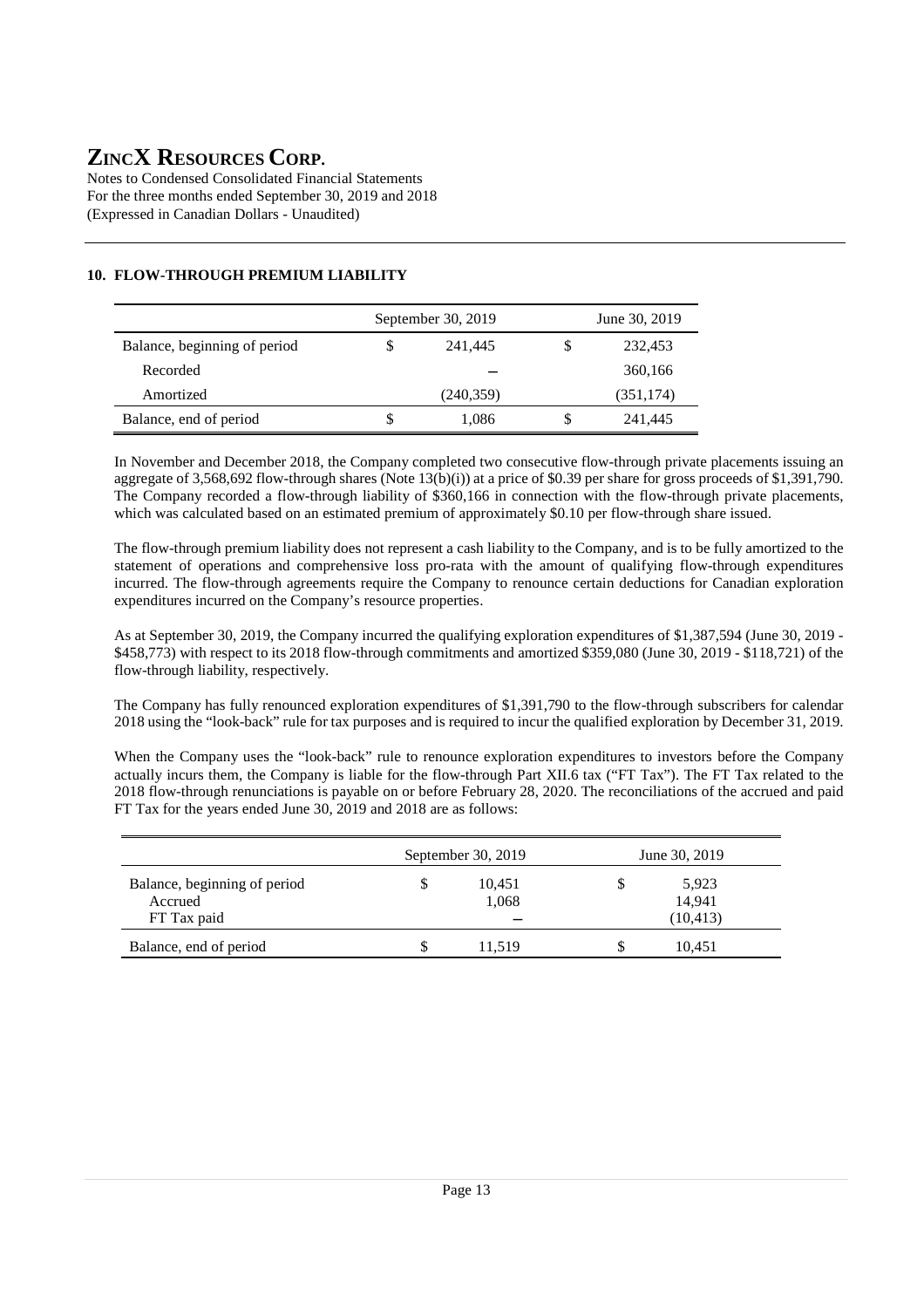Notes to Condensed Consolidated Interim Financial Statements For the three months ended September 30, 2019 and 2018 (Expressed in Canadian Dollars - Unaudited)

#### **11. EQUIPMENT AND LEASEHOLD IMPROVEMENTS**

|                                  | Computers<br>and software |     | Office<br>equipment<br>and furniture | Office<br>leasehold<br>improvements | License $(1)$ | Vehicle <sup>(1)</sup> | Camp<br>equipment and<br>$fixtures^{(1)}$ |    | Camp<br>structures and<br>$\text{upgrades}^{(1)}$ | Total           |
|----------------------------------|---------------------------|-----|--------------------------------------|-------------------------------------|---------------|------------------------|-------------------------------------------|----|---------------------------------------------------|-----------------|
| Cost:                            |                           |     |                                      |                                     |               |                        |                                           |    |                                                   |                 |
| At June 30, 2018                 | \$19,769                  | \$  | 21,992                               | \$<br>4,616                         | \$<br>36,744  | \$<br>37,026           | \$<br>375,254                             | \$ | 654,554                                           | \$<br>1,149,955 |
| Acquisition                      |                           |     | 1,284                                |                                     | 1,091         |                        |                                           |    |                                                   | 2,375           |
| Disposal                         | (6,949)                   |     | (1,211)                              |                                     |               |                        |                                           |    |                                                   | (8,160)         |
| At June 30, 2019                 | 12,820                    |     | 22,065                               | 4,616                               | 37,835        | 37,026                 | 375,254                                   |    | 654,554                                           | 1,144,170       |
| Acquisition                      |                           |     | -                                    |                                     | -             | $\qquad \qquad$        | 25,216                                    |    |                                                   | 25,216          |
| At September 30, 2019            | \$12,820                  | \$  | 22,065                               | \$<br>4,616                         | \$<br>37,835  | \$<br>37,026           | \$<br>400,470                             | S. | 654,554                                           | \$<br>1,169,386 |
| <b>Accumulated depreciation:</b> |                           |     |                                      |                                     |               |                        |                                           |    |                                                   |                 |
| At June 30, 2018                 | \$18,780                  | \$. | 15,049                               | \$<br>4,616                         | \$<br>29,861  | \$<br>34,252           | \$<br>260,811                             | \$ | 521,148                                           | \$<br>884,517   |
| Depreciation                     | 761                       |     | 1,677                                |                                     | 4,981         | 1,088                  | 28,611                                    |    | 33,352                                            | 70,470          |
| Disposal                         | (6,949)                   |     | (1,211)                              |                                     |               |                        |                                           |    |                                                   | (8,160)         |
| At June 30, 2019                 | 12,592                    |     | 15,515                               | 4,616                               | 34,842        | 35,340                 | 289,422                                   |    | 554,500                                           | 946,827         |
| Depreciation                     | 32                        |     | 330                                  |                                     | 415           | 128                    | 6,989                                     |    | 6,304                                             | 14,198          |
| At September 30, 2019            | \$12,624                  | \$  | 15,845                               | \$<br>4,616                         | \$<br>35,257  | \$<br>35,468           | \$<br>296,411                             | \$ | 560,804                                           | \$<br>961,025   |
| Net book value:                  |                           |     |                                      |                                     |               |                        |                                           |    |                                                   |                 |
| At June 30, 2019                 | \$<br>228                 | \$  | 6,550                                | \$<br>-                             | \$<br>2,993   | \$<br>1,686            | \$<br>85,832                              | \$ | 100,054                                           | \$<br>197,343   |
| At September 30, 2019            | 196<br>\$                 | \$  | 6,220                                | \$                                  | \$<br>2,578   | \$<br>1,558            | \$<br>104,059                             | \$ | 93,750                                            | \$<br>208,361   |

(1) License, vehicles, camp equipment and fixtures and camp upgrades are used for exploration and evaluation activities. Depreciation for these items of \$13,836 for the three months ended September 30, 2019 (2018 - \$16,782) has been capitalized to exploration and evaluation assets (Note 12). Depreciation of the remaining items of \$362 (2018 - \$487) has been expensed.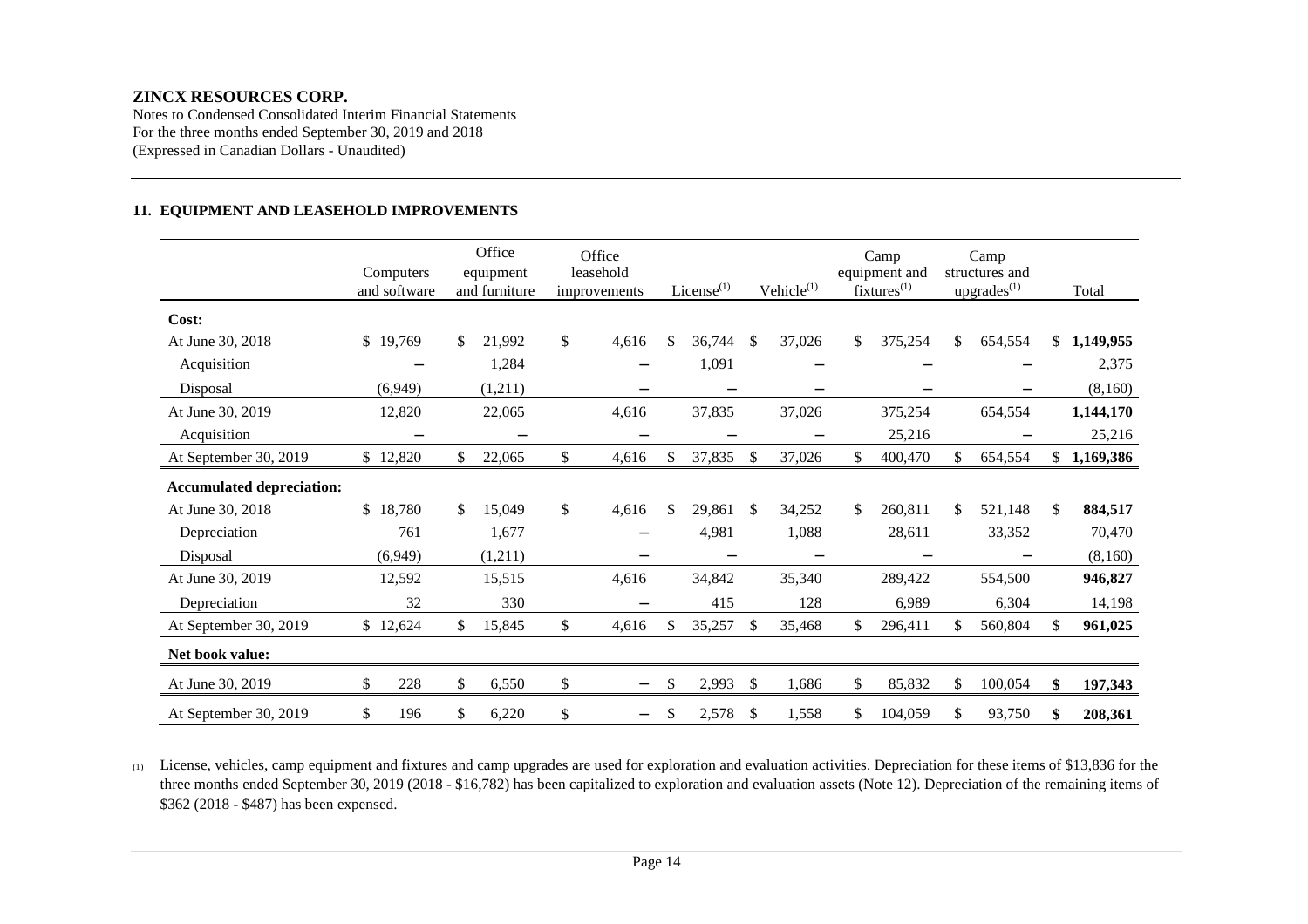Notes to Condensed Consolidated Interim Financial Statements For the three months ended September 30, 2019 and 2018 (Expressed in Canadian Dollars - Unaudited)

#### **12. EXPLORATION AND EVALUATION ASSETS**

Title to exploration and evaluation assets involves certain inherent risks due to the difficulties of determining the validity of certain claims as well as the potential for problems arising from the frequently ambiguous conveyancing history characteristic of many resource claims. The Company has investigated title to all of its exploration and evaluation assets and, to the best of its knowledge, title to all of its claims are in good standing.

#### **Akie Property, British Columbia**

The Akie property is the Company's flagship exploration project and is host to the Cardiac Creek SEDEX Zn-Pb-Ag deposit. The Company owns a 100% interest in the Akie property, which resulted from Company expenditures and the acquisition of Ecstall Mining Corporation.

#### **Kechika Regional project, British Columbia**

The Kechika Regional project, represented by a series of contiguous property blocks including Pie and Mt. Alcock, extends northwest from the Akie property. The Company owns a 100% interest in these properties, which were acquired during fiscal 2007 and 2008, including the acquisition of Ecstall. The interest in the Mt. Alcock property is subject to a 1.0 % net smelter royalty.

In September 2013, the Company entered into an option agreement (the "Agreement') with Teck Resources Limited ("Teck") pursuant to which Teck can acquire up to a 70% interest in the Company's Pie, Cirque East and Yuen properties (the "Property"), three of the 10 regional properties that make up the Kechika Regional Project.

The Agreement outlined two options (the "Options") that are subject to certain expenditure requirements as outlined below:

Under the first Option, Teck can earn an undivided 51% interest in and to the Property by incurring a cumulative aggregate of \$3,500,000 in exploration expenditures on the Property on or before December 31, 2017 (extended from September 30, 2017), with \$500,000 in exploration expenditures to be completed on or before September 30, 2014 (incurred) and \$1,295,000 (amended from \$1,500,000 and incurred) in cumulative exploration expenditures to be completed on or before December 31, 2015 (extended from September 30, 2015).

Under the second Option, Teck may elect to acquire an additional 19% interest in the Property for a total of 70% by incurring an additional \$5,000,000 in exploration expenditures (for a total aggregate of \$8,500,000 in exploration expenditures) on the Property on or before September 30, 2019.

Teck and Korea Zinc earned a 51% interest in the Property in December 2018 by incurring cumulative aggregate exploration expenditures of \$3,054,402 on the Pie Property since September 2013 and making a cash payment of \$445,598 to the Company for the shortfall of the required expenditures. The carrying value of the optioned property has been reduced by the amount of the cash consideration received from Teck.

In January 2018, Teck and Korea Zinc informed the Company that they will not be proceeding with the Second Option to earn an additional 19% interest in the Property. According to the terms of the Agreement, the parties will continue exploration of the Property under a Joint Venture arrangement on the 49%-51% basis, with Teck acting as the operator.

There were no exploration programs conducted on the Property during the three months ended September 30, 2019 and the fiscal year ended June 30, 2019.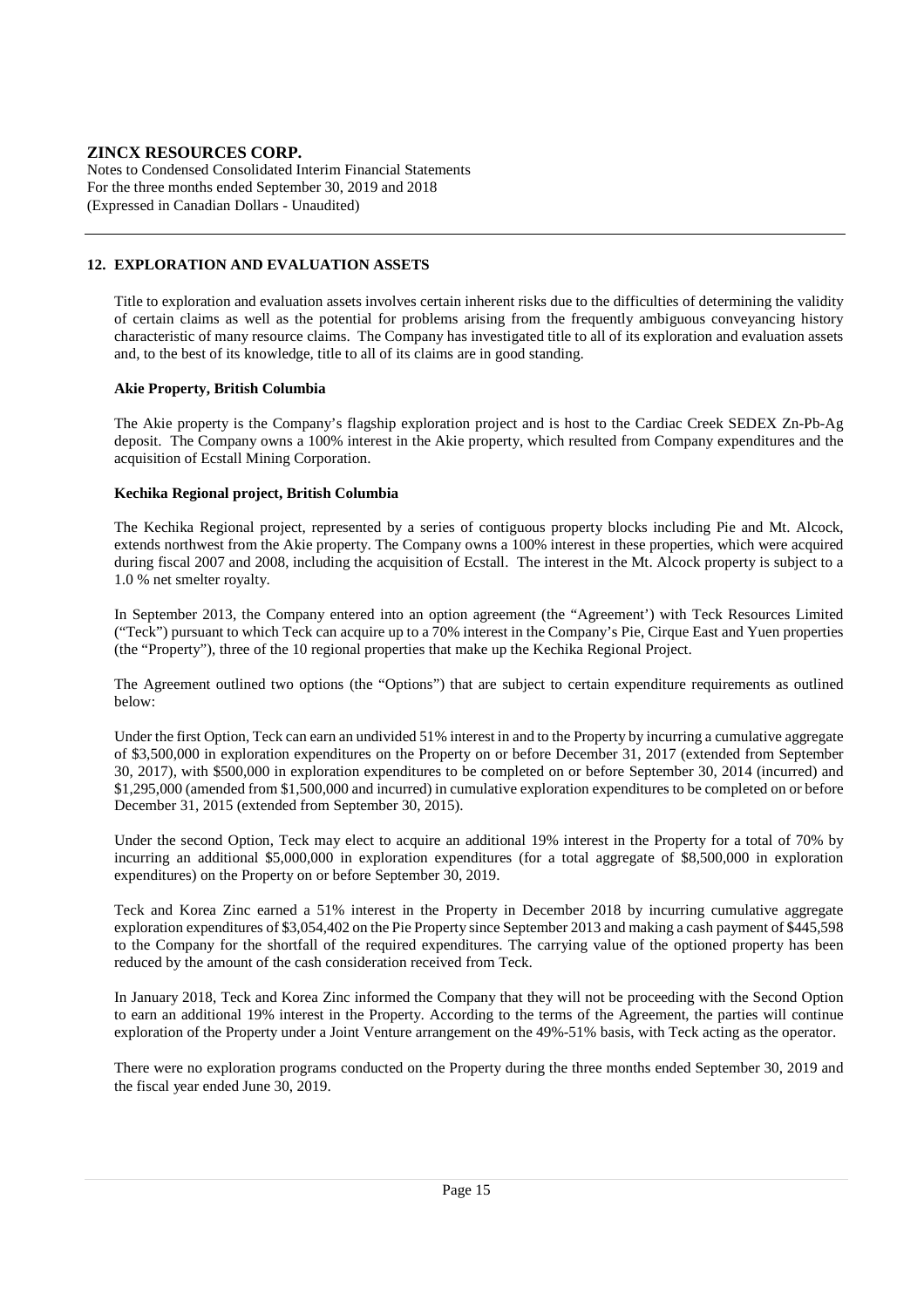Notes to Condensed Consolidated Interim Financial Statements For the three months ended September 30, 2019 and 2018 (Expressed in Canadian Dollars - Unaudited)

# **12. EXPLORATION AND EVALUATION ASSETS** (cont'd)

Summary of exploration expenditures incurred on various properties:

|                                                                                                                                       | <b>Akie Property</b>                                                    | <b>Kechika Regional</b>     | <b>Total</b>                                                                      |
|---------------------------------------------------------------------------------------------------------------------------------------|-------------------------------------------------------------------------|-----------------------------|-----------------------------------------------------------------------------------|
| <b>Acquisition Costs:</b><br><b>Balance, June 30, 2017</b><br>Cash in lieu of expenditures                                            | \$<br>24, 165, 241                                                      | \$<br>336,785<br>(144, 017) | \$<br>24,502,026<br>(144, 017)                                                    |
| Balance, June 30, 2018 and 2019, and<br>September 30, 2019                                                                            | \$<br>24, 165, 241                                                      | \$<br>192,768               | \$<br>24,358,009                                                                  |
| Deferred exploration costs:                                                                                                           |                                                                         |                             |                                                                                   |
| <b>Balance, June 30, 2018</b><br>Camp equipment, depreciation<br>Drilling<br>Geology<br>Geophysics<br>Preliminary Economic Assessment | \$<br>44,355,601<br>68,032<br>1,362,020<br>112,836<br>29,524<br>151,562 | \$<br>4,354,446<br>13,579   | \$<br>48,710,047<br>68,032<br>1,362,020<br>112,836<br>13,579<br>29,524<br>151,562 |
| Community consultations<br>Environmental studies and permit<br>compliance                                                             | 42,939                                                                  |                             | 42,939                                                                            |
| <b>Balance, June 30, 2019</b><br>Camp equipment, depreciation<br>(Note 11)                                                            | 46,122,514<br>13,836                                                    | 4,368,025                   | 50,490,539<br>13,836                                                              |
| Drilling<br>Geology<br>Community consultations<br>Environmental studies and permit<br>compliance                                      | 759,201<br>12,432<br>150,000<br>23,307                                  |                             | 759,201<br>12,432<br>150,000<br>23,307                                            |
| METC recoverable (Note 3)<br>Balance, September 30, 2019                                                                              | (176, 411)                                                              |                             | (176, 411)                                                                        |
|                                                                                                                                       | \$<br>46,904,879                                                        | \$<br>4,547,214             | \$<br>51,272,904                                                                  |
| <b>Total, June 30, 2019</b>                                                                                                           | \$<br>70,287,755                                                        | \$<br>4,560,793             | \$<br>74,848,548                                                                  |
| Total, September 30, 2019                                                                                                             | \$<br>71,070,120                                                        | \$<br>4,560,793             | \$<br>75,630,913                                                                  |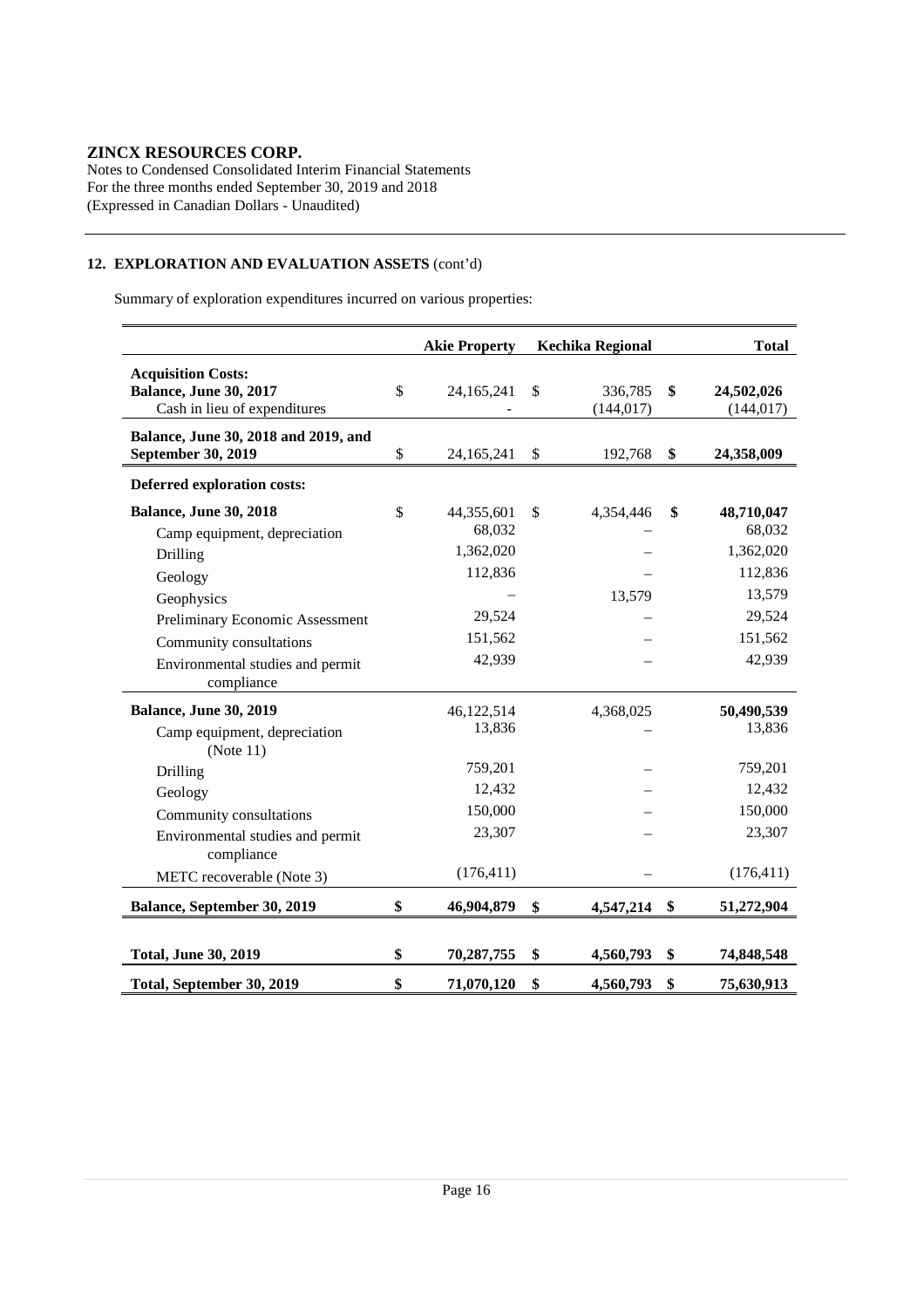Notes to Condensed Consolidated Interim Financial Statements For the three months ended September 30, 2019 and 2018 (Expressed in Canadian Dollars - Unaudited)

#### **13. CAPITAL STOCK AND RESERVES**

#### **(a) Authorized**

Unlimited common shares without par value

#### **(b) Issued and outstanding**

There were no transactions affecting share capital during the three months ended September 30, 2019.

During the year ended June 30, 2019, the Company's equity transactions were as follows:

(i) the Company completed two consecutive flow-through private placements of aggregate 3,568,692 flowthrough shares at a price of \$0.39 per share for aggregate gross proceeds of \$1,391,790. The Company paid cash finder's fees of \$63,896 and incurred regulatory filing fees of \$10,213 in connection with the private placements.

A flow-through premium liability of \$360,166 was recorded in connection with these private placements, which was calculated based on an estimated premium of approximately \$0.10 per flow-through share issued (Note 10);

- (ii) 142,500 common shares were issued pursuant to the exercise of 142,500 stock options at an average price of \$0.25 per share for total proceeds of \$36,025. In addition, a reallocation of \$48,820 from reserves to capital stock was recorded on the exercise of these options. This amount constitutes the fair value of options recorded at the original grant date;
- (iii) 220,000 share purchase warrants issued under the December 2016 private placement were exercised at a price of \$0.55 per share for total proceeds of \$121,000;
- (iv) the Company received TSX-V approval for its new Normal Course Issuer Bid ("NCIB") application to purchase at market price up to 8,287,534 common shares, being approximately 5% of the Company's issued and outstanding common shares, through the facilities of the TSX-V. The bid was open from August 1, 2018 to July 31, 2019 and has not been renewed after. There were no shares repurchased under the NCIB during the year ended June 30, 2019; and
- (v) The Company cancelled and returned to its treasury 781,500 common shares of the Company that were repurchased under the NCIB in fiscal 2018. Upon the cancellation, \$475,540 was recorded as a reduction to capital stock for the assigned value of the shares, and \$262,959 was allocated to reserves;

#### **(c) Share options**

The Company adopted a 20% fixed share option plan whereby the Company had reserved 20,557,283 common shares under the plan. The term of any options granted under the plan is fixed by the Board of Directors and may not exceed ten years from date of grant. At its Annual General and Special Meeting held on January 17, 2019, the shareholders of the Company approved the Amended and Restated Stock Option Plan, under which the maximum number of common shares of the Company reserved for issuance under the plan was increased to 33,774,275 or 20% of the issued and outstanding common shares as at December 13, 2018.

 The number of options granted to a consultant in a 12 month period must not exceed 2% of the issued shares of the Issuer from the date of grant. Options issued to consultants performing investor relations activities must vest in stages over 12 months with no more than 1/4 of the options vesting in any three month period. Share options granted to directors, officers and employees of the Company vest immediately.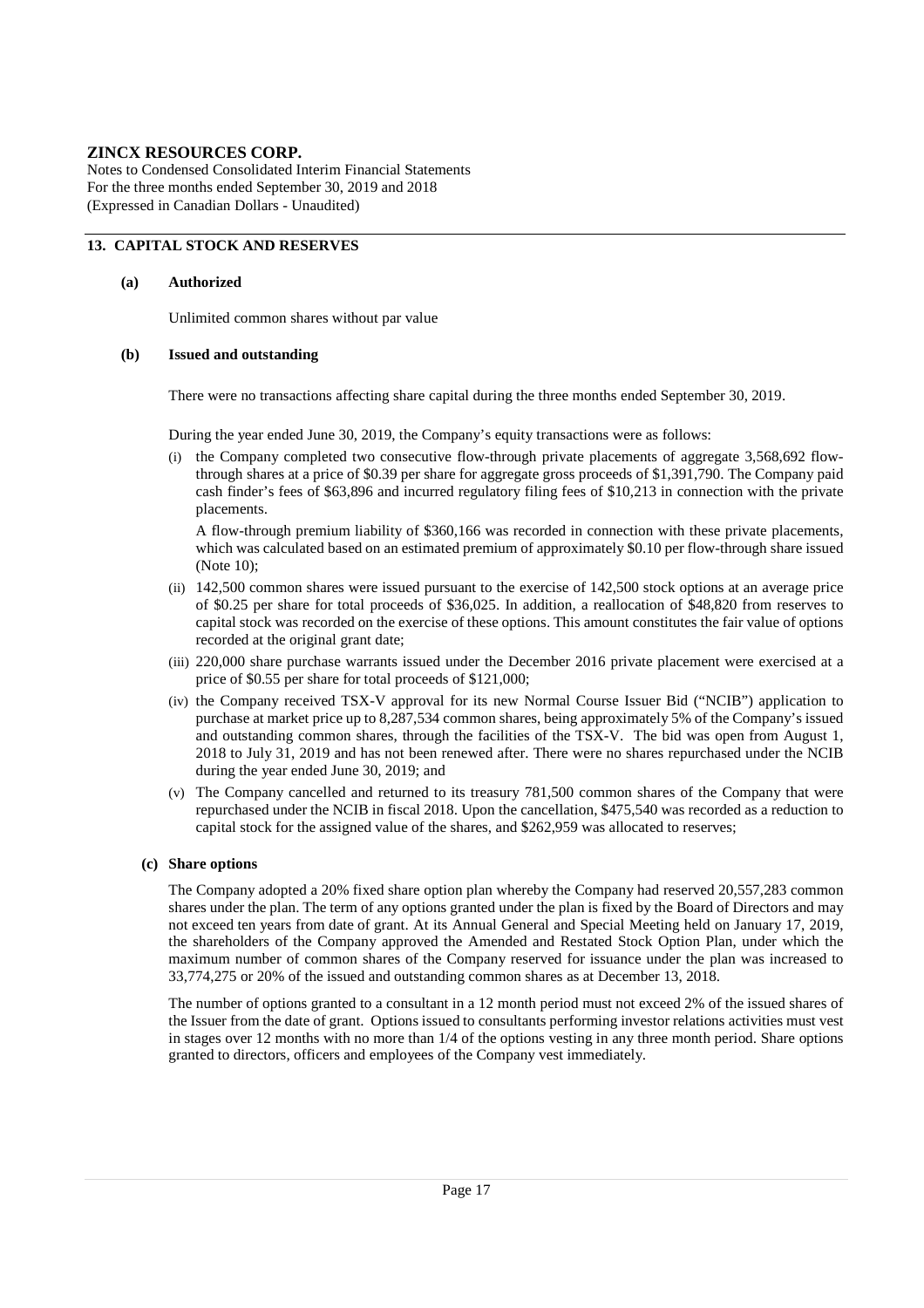Notes to Condensed Consolidated Interim Financial Statements For the three months ended September 30, 2019 and 2018 (Expressed in Canadian Dollars - Unaudited)

#### **13. CAPITAL STOCK AND RESERVES** (cont'd)

#### (c) **Share options** (cont'd)

Share option transactions are summarized as follows:

|                                 | Options<br>Outstanding | Weighted Average<br><b>Exercise Price</b> |
|---------------------------------|------------------------|-------------------------------------------|
| Outstanding, June 30, 2018      | 9,592,500              | 0.32<br>\$.                               |
| Granted                         | 1,100,000              | 0.34                                      |
| Exercised (Note 13 (b)(ii))     | (142,500)              | 0.25                                      |
| Cancelled/Forfeited             | (380,000)              | 0.31                                      |
| Outstanding, June 30, 2019      | 10,170,000             | 0.32                                      |
| Expired                         | (50,000)               | 0.28                                      |
| Outstanding, September 30, 2019 | 10,120,000             | S<br>0.32                                 |

Share options outstanding and exercisable at September 30, 2019 are summarized as follows:

| Number of<br>Options | <b>Exercise Price</b> | <b>Expiry Date</b> | Remaining<br>Life of Options<br>(Years) | Number of Options<br>Exercisable |
|----------------------|-----------------------|--------------------|-----------------------------------------|----------------------------------|
| 240,000              | \$0.39                | January 3, 2020    | 0.26                                    | 240,000                          |
| 25,000               | \$0.63                | January 15, 2020   | 0.29                                    | 25,000                           |
| 545,000              | \$0.55                | November 24, 2020  | 1.15                                    | 545,000                          |
| 5,000                | \$0.23                | November 24, 2020  | 1.15                                    | 5,000                            |
| 600,000              | \$0.35                | June 16, 2021      | 1.71                                    | 600,000                          |
| 75,000               | \$ 0.40               | November 2, 2021   | 2.09                                    | 75,000                           |
| 1,290,000            | \$0.39                | December 27, 2023  | 4.24                                    | 1,290,000                        |
| 3,680,000            | \$0.23                | April 10, 2025     | 5.53                                    | 3,680,000                        |
| 850,000              | \$0.33                | July 3, 2026       | 6.76                                    | 850,000                          |
| 1,440,000            | \$ 0.40               | September 13, 2026 | 6.96                                    | 1,440,000                        |
| 1,370,000            | \$0.30                | February 9, 2028   | 8.37                                    | 1,370,000                        |
| 10,120,000           | \$ 0.32               |                    | 5.43                                    | 10,120,000                       |

During the three months ended September 30, 2018, the Company granted an aggregate of 1,100,000 share options to certain employees and consultants of the Company and recorded share-based compensation expense of \$210,598 for the share options granted. There were no stock options granted nor share-based compensation recorded during the three months ended September 30, 2019.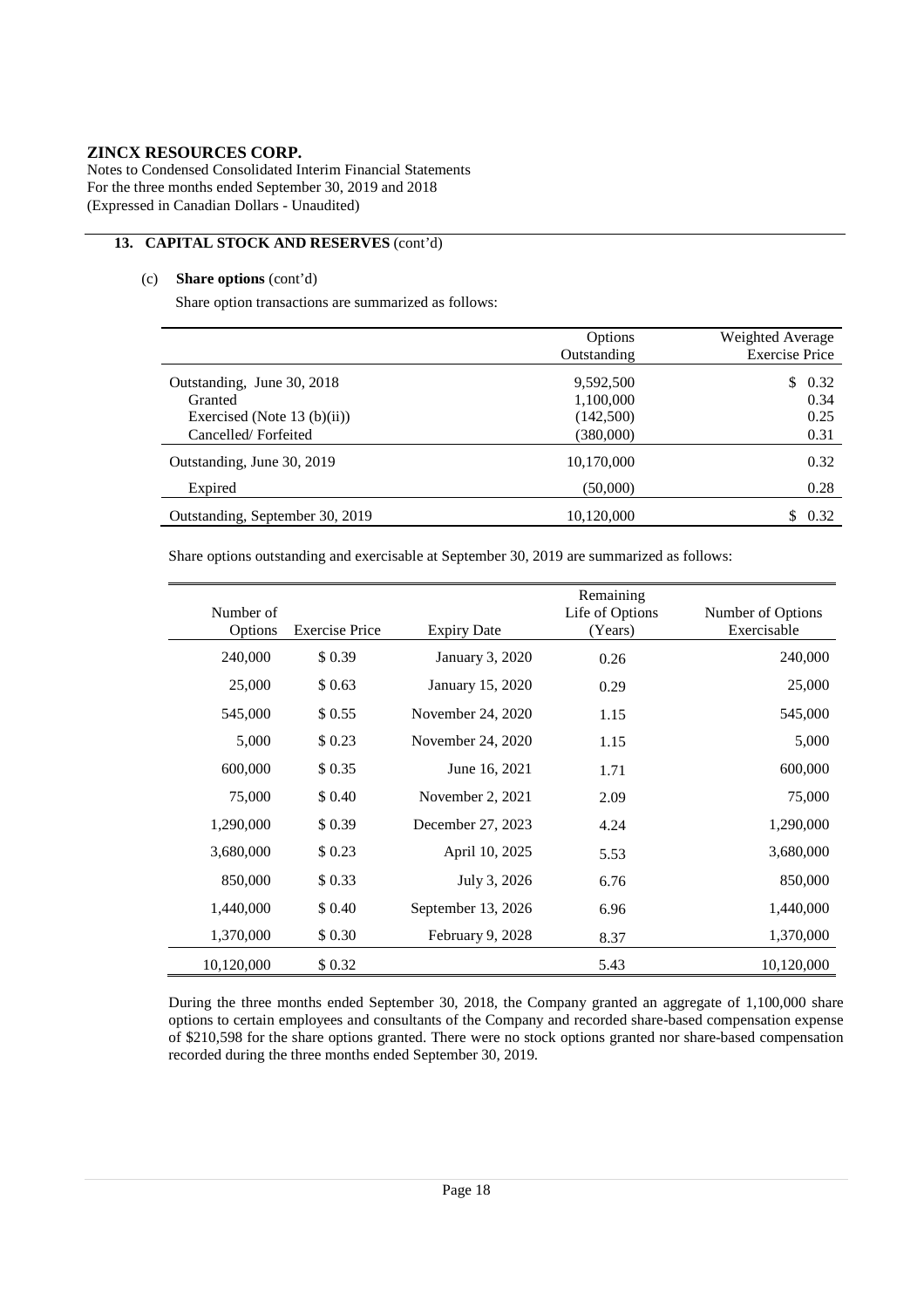Notes to Condensed Consolidated Interim Financial Statements For the three months ended September 30, 2019 and 2018 (Expressed in Canadian Dollars - Unaudited)

### **13.CAPITAL STOCK AND RESERVES** (cont'd)

#### **(d) Warrants**

Share purchase warrants transactions are summarized as follows:

|                                               | Warrants<br>Outstanding | <b>Weighted Average</b><br><b>Exercise Price</b> |      |  |  |
|-----------------------------------------------|-------------------------|--------------------------------------------------|------|--|--|
| Balance, June 30, 2018                        | 3,457,250               | S                                                | 0.54 |  |  |
| Exercised (Note $13$ (b)(iii))                | (220,000)               |                                                  | 0.55 |  |  |
| Expired                                       | (3,237,250)             |                                                  | 0.55 |  |  |
| Balance, June 30, 2019 and September 30, 2019 |                         |                                                  | 0.00 |  |  |

#### **(e) Reserves**

|                                                    | Options and<br>agent<br>warrants | Finance<br>warrants | Treasury<br>shares | Total            |
|----------------------------------------------------|----------------------------------|---------------------|--------------------|------------------|
| Balance, June 30, 2018                             | 10,274,595<br>S.                 | \$2.204.276         | \$1,993,921        | \$14,472,792     |
| Exercise of options (Note 13 (b)(ii))              | (48, 820)                        |                     |                    | (48, 820)        |
| Share-based compensation (Note<br>13(c)            | 206,557                          |                     |                    | 206,557          |
| Cancellation of treasury shares (Note<br>13(b)(v)) |                                  |                     | 262,959            | 262,959          |
| Balance, June 30, 2019 and September<br>30, 2019   | \$10,432,332                     | \$2.204.276         | 2,256,880<br>S.    | \$<br>14.893.488 |

#### **14. SUPPLEMENTAL DISCLOSURE WITH RESPECT TO CASH FLOWS**

Significant non-cash transactions for the three months ended September 30, 2019 included:

- exploration and evaluation assets of \$243,425 (June 30, 2019 \$380,385) in accounts payable (Note 8);
- depreciation of camp equipment and upgrades of \$13,836 included in exploration and evaluation assets (Note 11); and
- unrealized loss of \$5,075 on marketable securities due to changes in fair value (Note 5).

Significant non-cash transactions for the three months ended September 30, 2018 included:

- exploration and evaluation assets of \$452,906 (June 30, 2018 \$301,570) in accounts payable;
- depreciation of camp equipment and upgrades of  $$16,782$  included in exploration and evaluation assets;<br>an allocation of  $$48,820$  from reserves to capital stock upon the exercise of stock options; and
- an allocation of \$48,820 from reserves to capital stock upon the exercise of stock options; and
- unrealized loss of \$6,200 on marketable securities due to changes in fair value.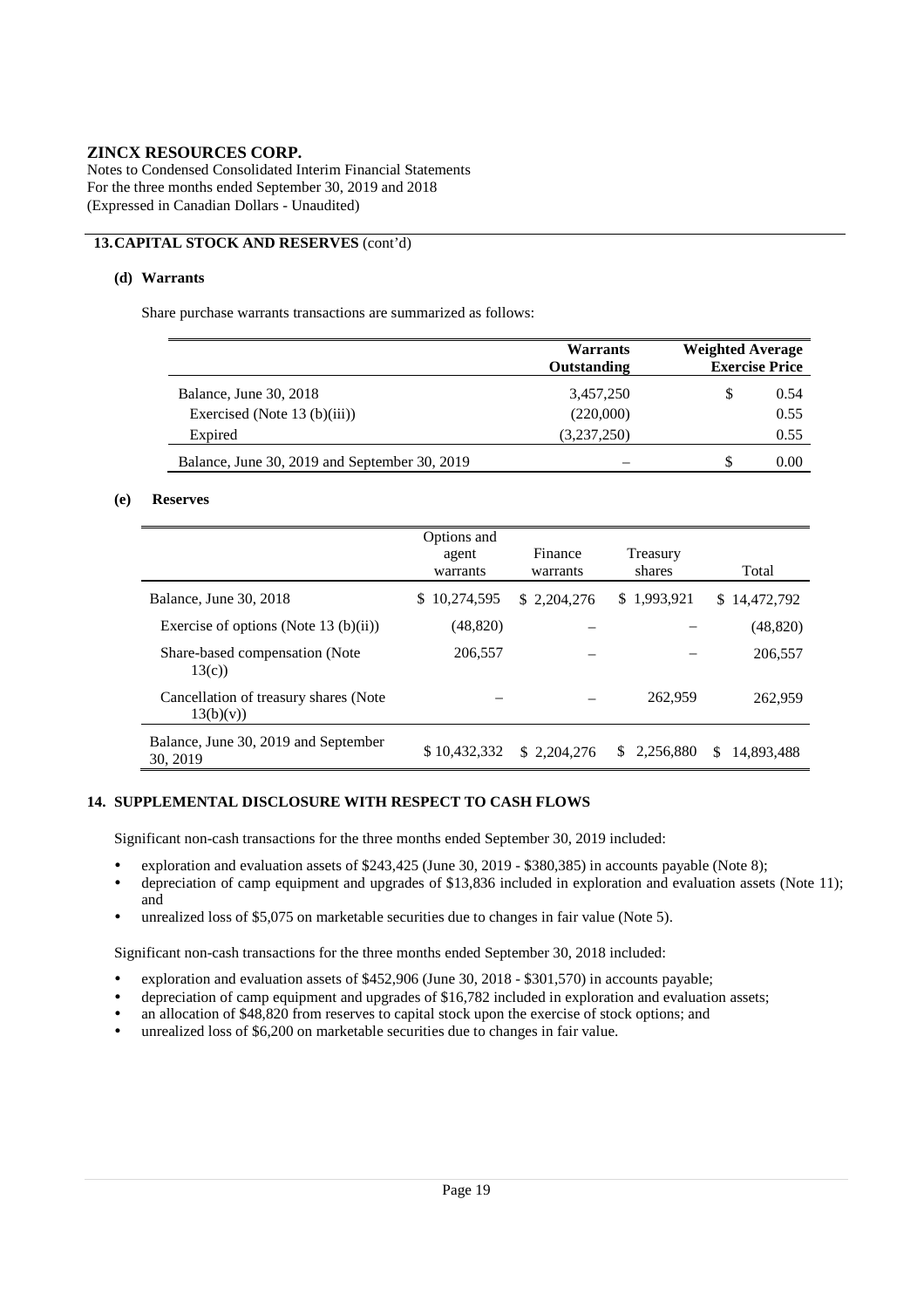Notes to Condensed Consolidated Interim Financial Statements For the three months ended September 30, 2019 and 2018 (Expressed in Canadian Dollars - Unaudited)

#### **15. RELATED PARTY TRANSACTIONS**

Key management personnel includes persons having the authority and responsibility for planning, directing, and controlling the activities of the Company as a whole. Key management personnel comprise of the directors of the Company, executive and non-executive, and Vice President of Exploration.

The remuneration of the key management personnel during the three months ended September 30, 2019 and 2018 were as follows:

| September 30,                           | 2019          | 2018          |
|-----------------------------------------|---------------|---------------|
|                                         |               |               |
| Consulting fees (iii)                   | \$<br>3,750   | \$<br>3,750   |
| Directors fees (ii)                     |               | 10,000        |
| Exploration and evaluation expenditures |               |               |
| (geological consulting) (iv)            | 40,320        | 37,500        |
| Management fees (i)                     | 88,500        | 88,500        |
| Other employment benefits $(v)$         | 7,656         | 7,656         |
| Total                                   | \$<br>140,226 | \$<br>147,406 |

(i) Pursuant to a management and administrative services agreement amended effective July 1, 2011 and May 1, 2014 with Varshney Capital Corp. ("VCC"), a company with two common directors, the Company agreed to pay monthly management and administrative fees of \$29,500 and \$5,000, respectively. During the three months ended September 30, 2019, the Company paid \$88,500 (2018 – \$88,500) for management fees and  $$15,000 (2018 - $15,000)$  for administrative fees to VCC;

- (ii) the Company paid \$Nil (2018 \$10,000) in directors' fees;
- (iii) the Company paid \$3,750 (2018 \$3,750) for consulting fees to a company controlled by a director;
- (iv) the Company paid geological consulting fees of \$40,320 (2018 \$37,500) to a company owned by an officer of the Company, of which \$38,304 (2018 - \$34,375) was capitalized as exploration and evaluation costs and \$2,016 (2018 - \$3,125) was expensed as consulting fees; and
- (v) other employment benefits included life insurance and health benefits for the CEO and health benefits for the CFO of the Company.

#### **16. CAPITAL MANAGEMENT**

The Company's objectives of capital management are intended to safeguard the entity's ability to support the Company's normal operating requirement on an ongoing basis, continue the development and exploration of its mineral properties, and support any expansionary plans. The Board of Directors does not establish quantitative return on capital criteria for management, but rather relies on the expertise of the Company's management to sustain future development of the business. The Company considers its capital to be equity.

The Company's operations are currently not generating positive cash flow; as such, the Company is dependent on external financing to fund its activities. In order to carry out potential expansion and to continue operations, and pay for administrative costs, the Company will spend its existing working capital, and raise additional amounts as needed. Companies in this stage typically rely upon equity and debt financing or joint venture partnerships to fund their operations.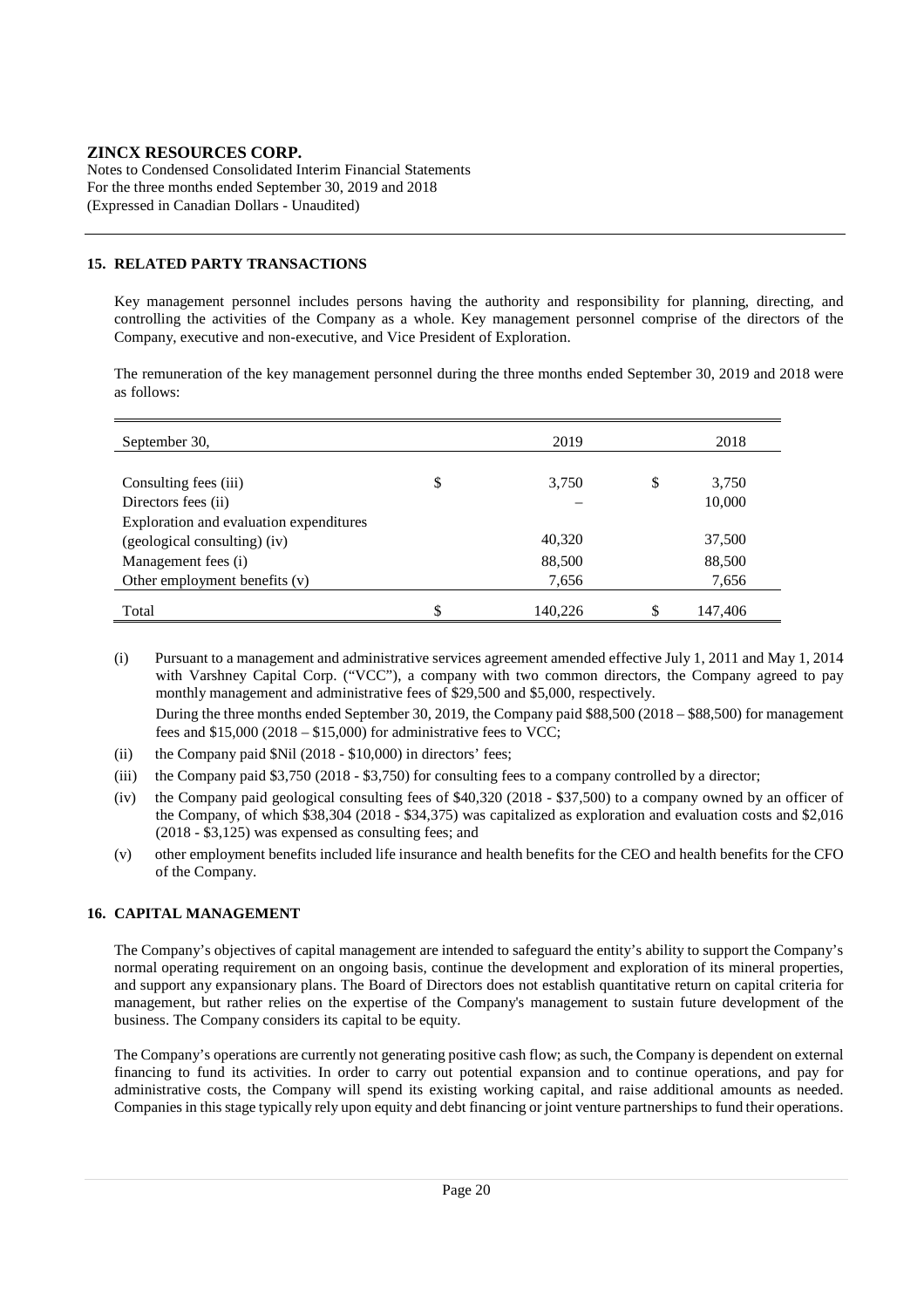Notes to Condensed Consolidated Interim Financial Statements For the three months ended September 30, 2019 and 2018 (Expressed in Canadian Dollars - Unaudited)

#### **16. CAPITAL MANAGEMENT** (cont'd)

The current financial markets are very difficult and there is no certainty with respect to the Company's ability to raise capital. However, the Company feels that it has sufficient working capital to continue with planned activities.

Management reviews its capital management approach on an ongoing basis and believes that this approach, given the relative size of the Company, is reasonable. The Company's overall strategy with respect to capital risk management remained unchanged during the three months ended September 30, 2019. The Company is not subject to any externally imposed capital requirements.

#### **17. FINANCIAL INSTRUMENTS AND RISK MANAGEMENT**

The Company's financial instruments as at September 30, 2019 were as follows:

|                              | Loans &<br>receivables |         | Fair Value<br>through Profit<br>or Loss |           |     | <i>Other</i><br>financial<br>liabilities |
|------------------------------|------------------------|---------|-----------------------------------------|-----------|-----|------------------------------------------|
| <b>Financial assets</b>      |                        |         |                                         |           |     |                                          |
| Cash                         | \$                     |         | <sup>\$</sup>                           | 136,658   | -\$ |                                          |
| Receivables                  |                        | 209,015 |                                         |           |     |                                          |
| Marketable securities        |                        |         |                                         | 46,950    |     |                                          |
| Investment                   |                        |         |                                         | 1,772,763 |     |                                          |
| <b>Financial liabilities</b> |                        |         |                                         |           |     |                                          |
| Trade payables               |                        |         |                                         |           |     | 298,319                                  |
| Lease liability              |                        |         |                                         |           |     | 98,719                                   |
|                              | \$                     | 209.015 | S                                       | 1,956,371 | \$. | 397,038                                  |

Fair value estimates of financial instruments are made at a specific point in time, based on relevant information about financial markets and specific financial instruments. As these estimates are subjective in nature, involving uncertainties and matters of significant judgment, they cannot be determined with precision. Changes in assumptions can significantly affect estimated fair values.

The fair value hierarchy establishes three levels to classify the inputs to valuation techniques used to measure fair value. Level 1 inputs are quoted prices (unadjusted) in active markets for identical assets or liabilities. Level 2 inputs are quoted prices in markets that are not active, quoted prices for similar assets or liabilities in active markets, inputs other than quoted prices that are observable for the asset or liability, or inputs that are derived principally from or corroborated by observable market data or other means. Level 3 inputs are unobservable (supported by little or no market activity).

Cash, investments, and marketable securities are carried at fair value using a level 1 fair value measurement. The carrying value of receivables, loan receivable and trade payables and accrued liabilities approximate their fair value because of the short-term nature of these instruments. There have been no changes in these levels during the three months ended September 30, 2019.

#### *Credit Risk*

Credit risk is the risk that one party to a financial instrument will fail to discharge an obligation and cause the other party to incur a financial loss. The Company's primary exposure to credit risk is on its bank deposits of \$136,658 and shortterm investments in GICs with the fair value of \$1,772,763. This risk is managed by using major Canadian banks that are high credit quality financial institutions as determined by rating agencies.